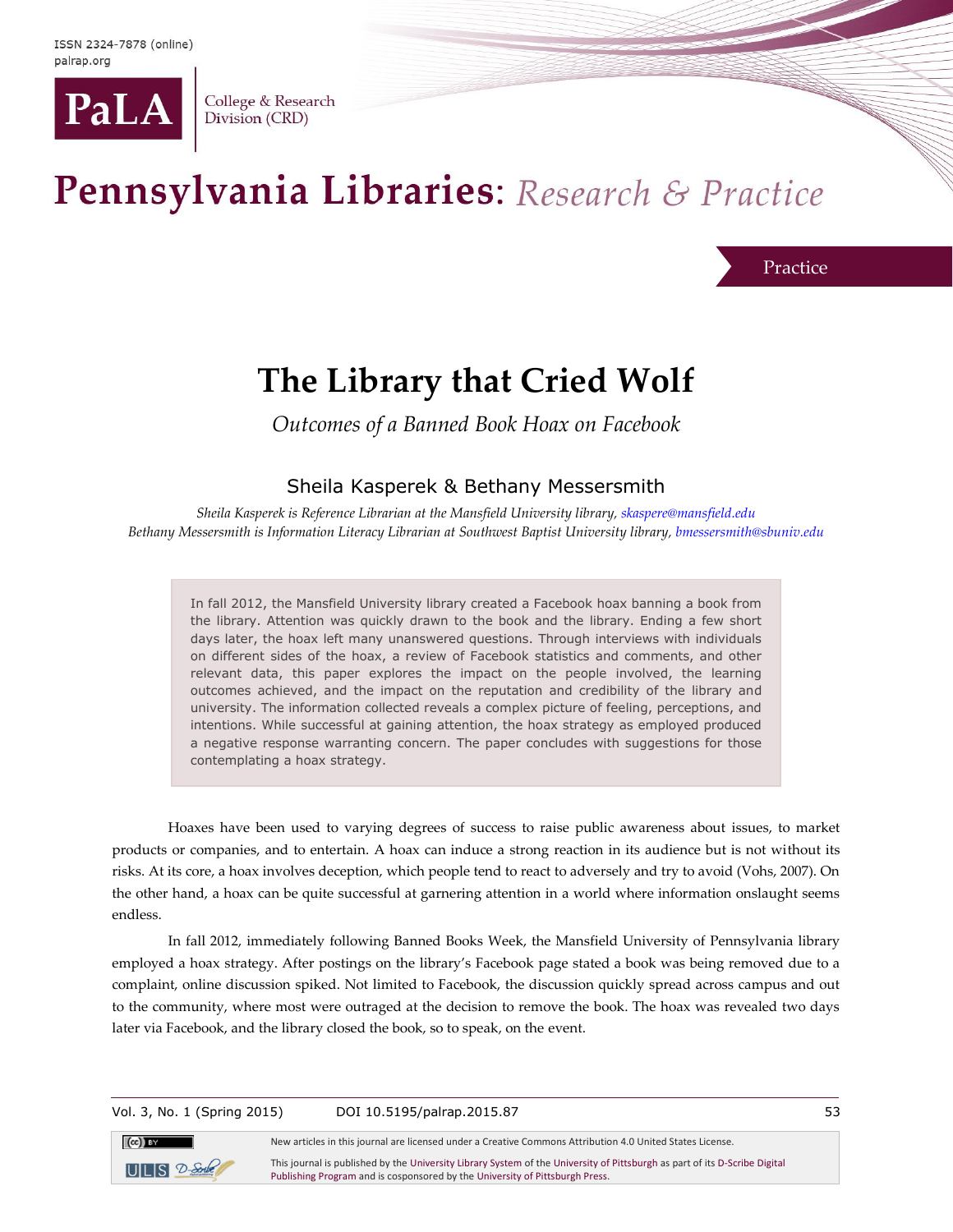## **Definitions**

Throughout this research, word choice proved tricky when attempting to use unbiased yet sufficiently descriptive language. Despite some resistance to using the term *hoax* due to negative connotations, hoax and *experiment* were commonly used by the interviewees. In other publications about this hoax, the term *lesson* (DiMarco, 2013), *tool* (see Appendix A) and *projec*t (Miller, 2012) were used to the exclusion of hoax.

In this case study, the term hoax is used based on the definition from the *Oxford English Dictionary*: "a humorous or mischievous deception, usually taking the form of a fabrication of something fictitious or erroneous, told in such a manner as to impose upon the credulity of the victim," as compared to the terms *spoof, prank, tool, exercise, disinformation, event,* and *experiment,* though *project* or *scheme* could serve as broader terms. The term *hoaxer* is used for those who planned and presented the hoax. *Hoax audience* is used for people who were unaware the ban was a hoax.

## Mansfield's Hoax

Mansfield University is a public 4-year university in rural Pennsylvania with just under 3,000 full-time equivalent (FTE) students and a handful of graduate programs. The library is the campus's architectural centerpiece and in 2012 employed 4.5 professional librarians and 8 FTE library staff, in addition to the library director. Popular among students, the building is used heavily for study and meeting spaces, as well as computer technology. Use of the library's general collection increased by 21.8% over the 5-year period ending in June 2013 (Mansfield University Library and Information Resources Division, 2011; Mansfield University Library and Information Resources Division, 2014).

The Mansfield University library celebrated Banned Books Week from September 24 to 28, 2012, with an open mic event, two banned book panel presentations, and banned book posts on Facebook. Ten people, in addition to library employees, attended the three events (Book & Sanko, 2014). Due to the low attendance, the Banned Books Week committee felt they needed to raise awareness of the issue, and the intentionally provocative idea of the fake book banning was born. The library director, university's public relations (PR) director, and university president were approached for their support. Information about the hoax was kept on a need-to-know basis to preserve the hoax as long as possible, so less than half of the library employees were informed. Those that did know were asked not to reveal the hoax. One author of this article was aware of the hoax while it was happening but was not part of the hoax planning, while the other was not aware of the hoax until over a year after completion, as she is not associated with Mansfield University.

The book that was selected for banning, *One Woman's Vengeance,* was written by the university's PR director, Dennis Miller. The removal and associated hoax were done with his consent. All proceeds from this book fund university scholarships, so no personal financial gain was involved.

On Tuesday, October 2, 2012, library staff removed the book from the collection and catalog. They posted on the library's Facebook page: "*One Woman's Vengeance* has, due to a complaint by a parent, been removed from the library." Reactions on Facebook and from the media occurred within minutes (DiMarco, 2013; Miller, 2012).

Some of the hoax audience began positing that it was a hoax, noting the proximity of Banned Books Week. Questions were posed on Facebook and personally to the library director, the PR director, librarians, and library staff who all—to some degree—either confirmed the hoax or at least did not deny it (some because they themselves did not know). According to the library director, a total of eight people contacted him to discuss the ban (DiMarco, 2013), at least one of whom represented a student organization (confidential interview). To keep the hoax alive, on October 3, a letter was posted on Facebook from the library director, on official university letterhead, stating that the book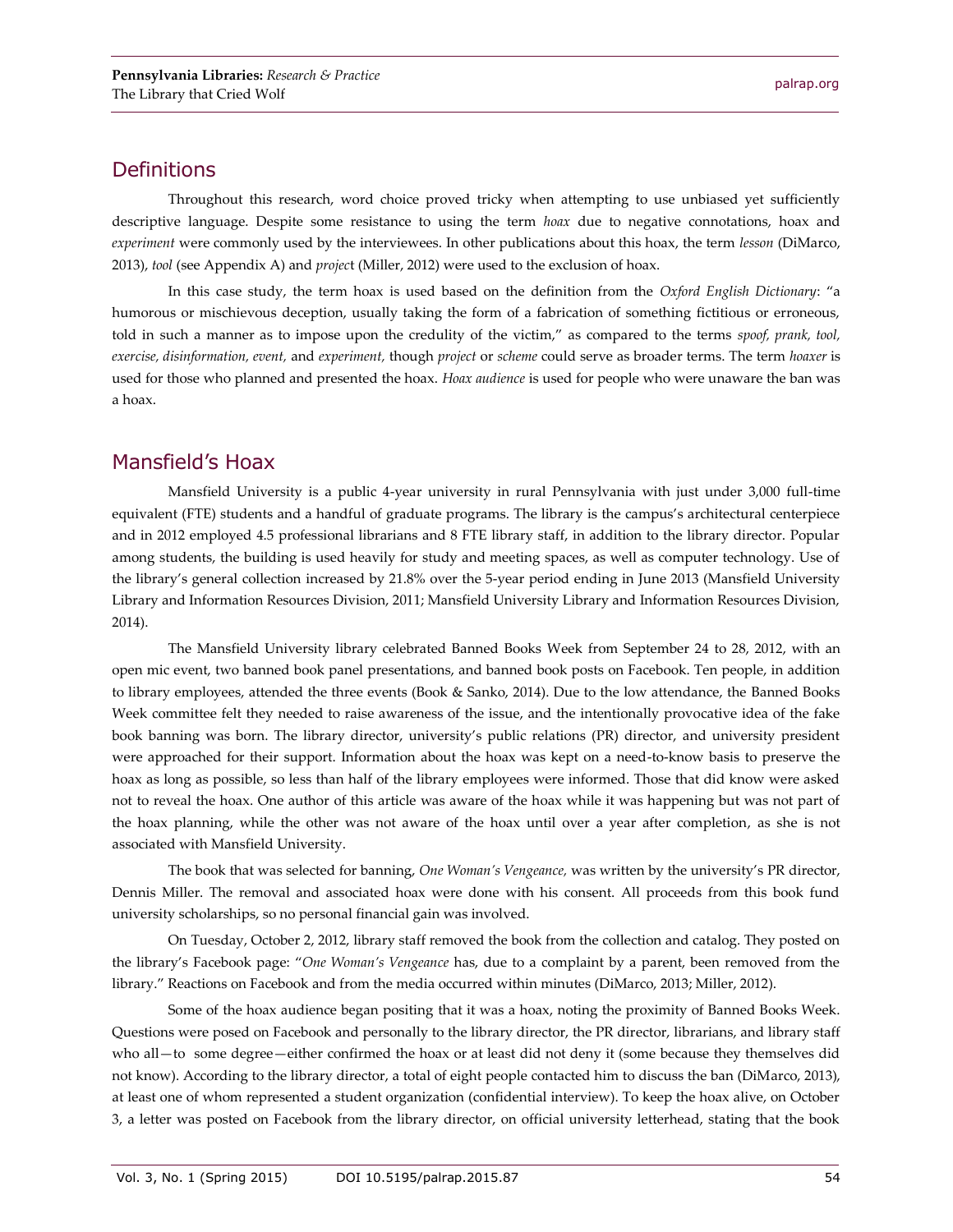was removed from the collection and that "an unbiased committee was formed to review the novel and found it to be inappropriate due to extreme violence and sexual content" (see Appendix B).

The book banning was revealed as a hoax on October 4 with a letter (see Appendix A) and a video [\(www.youtube.com/watch?v=5XEKfEI5dLc\)](http://www.youtube.com/watch?v=5XEKfEI5dLc) posted on Facebook. The letter discredited the ban as a hoax, briefly touched on the topic of censorship, vehemently upheld the library's stance on not banning material, and thanked those who participated. The video, which lasted slightly under two minutes, began with the library director presenting information on the challenge to the book, the results of the committee review, and the removal decision. Thirty seconds into the video, a sign and voice-over asked, "Do we have your attention now?," followed by information about book banning in the United States. The video ended with a mention that no one paid attention to the events of the previous week, and finally, an endorsement for the book that was banned. The video was posted again on October 5 in response to problems some users encountered viewing the October 4 post.

In addition to the self-discrediting post on Facebook, an article was published on October 10, 2012, in the local, weekly newspaper, *The Wellsboro Gazette,* describing the hoax and reiterating the library's stance opposing censorship (Przybycien, 2012). Since it is a local paper, this was a likely venue for those in the community to discover it was a hoax. On October 5, 2012, Dennis Miller also exposed the hoax on his blog, *The Higher Ed Marketing Blog*.

#### Literature Review

Hoaxes have been around since the Old Testament and Homer's epic *The Odyssey* (Silverberg, 1965). In modern times, hoaxes have been spread via newspapers, radio, television, and the Internet, all aided by word-ofmouth. Hoaxes are perpetrated for a variety of reasons including humor, marketing, art, entertainment, activism, education, and deceit. To fully explore the literature of hoaxes, it is necessary to search the disciplines of communications, marketing, psychology, and librarianship.

The meta-journalism of hoaxing mainly discusses the success of hoaxes, the associated pride in pulling off a hoax, the impact on the audience, and the ethics of the action(s). The risks involved in hoaxing are identified as an audience that may not appreciate being tricked, compromising the credibility of the organizations involved, or the hoax backfiring. There is also the professional risk the individual takes when turning a blind eye toward professional standards (Smith, 2009), such as the Public Relations Society of America *Member Code of Ethics* (2014), which states, "We adhere to the highest standards of accuracy and truth in advancing the interests of those we represent and in communicating with the public."

The majority of hoaxes discussed in the literature are perpetrated for fun and created by newspapers, radio, or television. Newspaper hoaxes began prior to the invention of the telegraph when one paper printed a knowingly false story. Some of these hoaxes, despite retractions, were reprinted as fact for decades (Fedler, 1989). For the media, hoaxes are "measured by the volume of positive attention ... received" (Smith, 2009, p. 277). However, writers and reporters are occasionally fired for initiating hoaxes, and the Federal Communications Commission warned, at one time, that hoaxing may cause a station to lose its license (Fedler, 1989). More recently, in addition to print, radio, and television, news organizations also use the Internet to disseminate their primarily amusing hoaxes (Smith, 2009).

There is an important parallel between hoaxes done by the news media and by educational institutions such as libraries. Both have a mission and professional responsibility to provide accurate information, and hoaxing is antithetical to this. In order to retain credibility as a trusted information source, the media traditionally leverage the license given to April Fool's Day for hoaxing. Additionally, they may embed clues in the article, include information that is clearly absurd, or print a disclaimer, also known as debunking (Smith, 2009).

Debunking a hoax, however, is not always effective. Some disclaimers at the end of articles have not been seen by readers too upset by the false story (Fedler, 1989). As the goal in a hoax is to trick some or all of your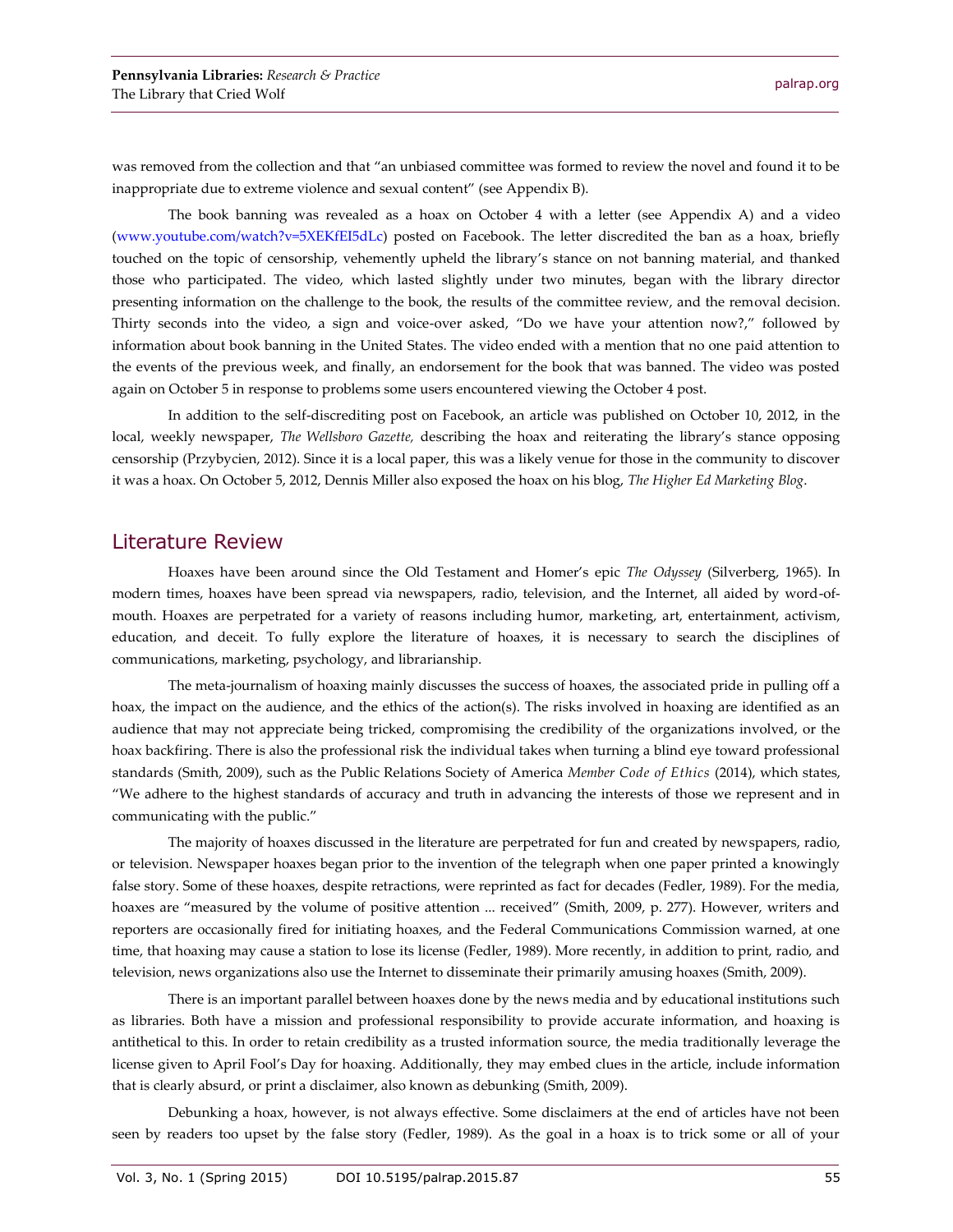audience, at least for a little while, hoaxers do not want to give away the secret too soon. However, "publishing a disclaimer (or an apology) a day or two after the original spoof itself, has the disadvantage that the listeners may not stay to hear the end of the story or check back later" (Smith, 2009, p. 282).

Hoaxes have been used as a teaching tool in the classroom without significant backlash (Howard, 2008; Kittle, 2012). Academics have also occasionally turned to hoaxes to make a professional point. To draw criticism to the credibility of scholarly publishing in the humanities, Alan Sokal submitted a purposely fraudulent article that was eventually published, and Sokal subsequently criticized the journal for publishing it (Slack & Semati, 1997). Similarly, in 2009, a "purportedly peer-reviewed open access journal" published a paper purposely filled with nonsense and fake citations (Oder, Blumenstein, Fialkoff, Hadro, & Lau-Whelan). Whether this was to expose the peer-review process or in retaliation for e-mail spam is unclear.

Searches in the library literature revealed very few articles related to library hoaxes, and none similar to the hoax at Mansfield. The only library hoax identified in the professional literature involved a hoax done by a radio station without the library's knowledge (St. Lifer & Rogers, 1994). A hoax similar to Mansfield's, which served as a spark for the Mansfield hoax, is not represented in the traditional library literature. The 2012 hoax created on behalf of the Troy, Michigan, public library used signs and Facebook to campaign against an upcoming tax referendum by promising a book burning party. The negative response that followed is credited, by some, with the tax being passed and the library saved (Doctorow, 2012). While the campaign won an Effie award for marketing effectiveness, the Doctorow (2012) article and associated comments clearly illuminate the divisiveness that a well-intentioned hoax can create within one's local community.

The current literature regarding hoaxes in general agrees that regardless of the type of hoax, social media and the Internet have changed the way hoaxes spread. This is due in large part to the speed of information dissemination and the connectivity of people. The virtual environment makes it "faster and easier to share viral news than it is to check for accuracy" (Orsini, 2012). Gordon-Murnane (2012) notes that in our hyper-connected world, "Once intentionally false rumors have been released into the wild, it is almost impossible to correct them" (p. 109). Additionally, Internet-based technologies allow messages, including hoaxes, to spread broadly so that a viewer may see it multiple times. Research shows that the more often you encounter a bit of information, the more likely you are to believe it later. This is known to psychologists as the "Illusory Truth Effect" (Hasher, Goldstein, & Toppino, 1977), so it follows that seeing the same message repeated via the broad reach of social media makes the message more believable. As Kassler (2002) points out, technology "makes the deception swifter, more effective, and more invisible" (p. 54).

#### **Methodology**

In October 2012, immediately following the end of the hoax, the researchers saved the five library-generated Facebook posts, comments, likes, and shares. Another screen capture was taken in May 2013 to identify any subsequently added or deleted comments. Facebook likes and shares, which were indicators of how widespread the hoax posts became, were reviewed first. The 107 comments were then reviewed, categorized by both authors, and the results averaged in an attempt to characterize the nature of responses. Comments were categorized as *reactionary, informative, congratulatory, hoax questioning, joking,* and *other* (see Appendix C). Additionally, posts made by the library or that were part of an online discussion were noted. Long-term Facebook data, called *Insights,* was collected for September 2011 through May 2014 to look for trends in Facebook use over time.

All hoaxers and full-time library public services employees were invited to be interviewed confidentially about the hoax as soon as the university's Institutional Review Board approved the research project. These interviews took place in October and November 2012. Interviews with hoax audience members that were not library employees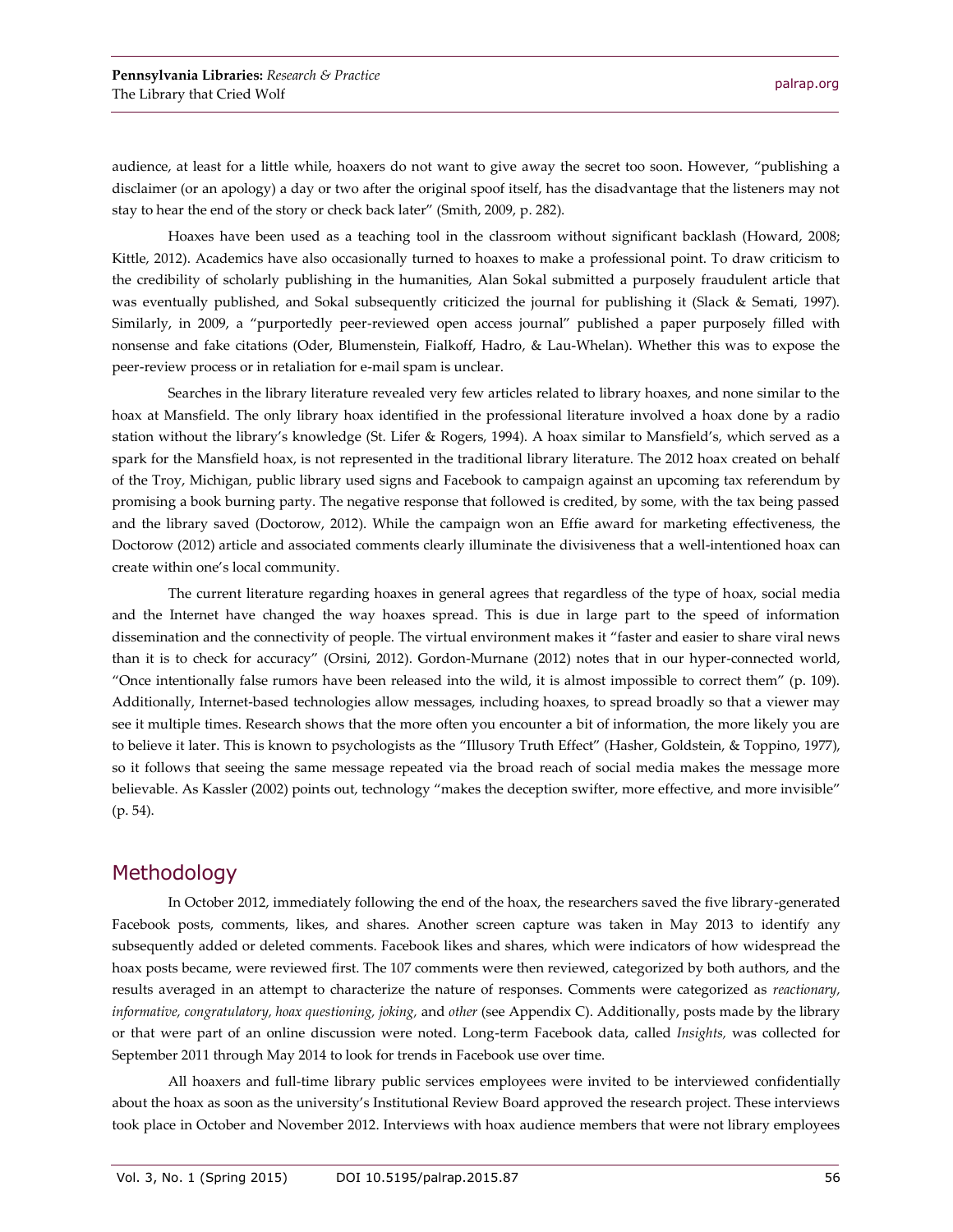were conducted in April and May 2013. These interviews were held approximately six months after the end of the hoax to help reveal lasting effects. The individuals invited to be interviewed had commented on at least one of the library's Facebook posts and were a Mansfield University student or employee at the time of the hoax. An attempt was made to interview a university administrator, but all requests were declined.

The hoaxers were questioned to determine the intended outcome(s), how outcomes were measured, their perception of the outcomes, and the risk management planning (see Appendix D). The hoax audience was questioned to determine their perceptions and opinions of the hoax (see Appendix E). All interviews were recorded, transcribed, and stripped of personal information. The recordings were then deleted and the transcripts reviewed for in-depth information about the hoax's planning, impact, and repercussions.

Other information sources were used to provide a fuller understanding of the hoax. Articles from *College and Research Libraries News* (DiMarco, 2013) and *The Higher Ed Marketing Blog* (Miller, 2012) provided first-person accounts of the hoax. Library event attendance data was reviewed to look for changes in participation rates. Library catalog data was reviewed to look for a spike in interest in the book banned

#### $Results<sup>1</sup>$

#### Hoaxers: The Planners and Presenters

A majority of the six hoaxers involved agreed to be interviewed. Some were involved in the entire hoax, while others were involved only in a portion of the hoax. Overall, the hoaxers were fairly consistent in their responses, with only one whose views generally diverged from the group.

Not all knew what the outcomes were for the hoax. Of those that did, outcomes identified included to "get people's attention," "to bring attention to banned books," "to get them interested and realize that it's a current problem," and "to make … our customers aware of what banned books" are. One person identified the need "to raise awareness about Banned Books Week and about library events in general" as the primary reason for the hoax. Another posited that it was, in part, to provide PR for the book's author. An additional goal of the project identified by the book's author was "to emphasize the importance of freedom of information to everyone, everywhere, forever" (Miller, 2012).

The only assessment the hoaxers were aware of was a review of the reactions on Facebook and unsolicited feedback from students. The hoaxers—with the exception of one who stated it "caused too much negativity for the library"—felt the hoax was successful. Hoaxers identified their measure of success as the reactions on Facebook, noting the rise in statistics and student feedback, which was "all positive." One hoaxer felt that those involved will remember this for "the rest of their lives" because of their "personal, visceral" reactions. Only one negative comment on Facebook was identified by the hoaxers.

Risk identification was mentioned by a majority of the hoaxers, but identified risks were inconsistent. Risks to the library director, the library's reputation, and the hoaxers' personal reputations were discussed. The hoax was discussed with a national media consultant to look at "all the angles." Only one hoaxer identified risks to the university, and none identified risks to students or others in the organization. None identified how these risks would be managed. Only one felt his personal reputation was harmed by participating in the hoax.

The hoaxers, with one exception, felt the hoax was positive for the library, with few negative outcomes. Positive outcomes included getting people's attention, increasing "library awareness," generating "a conversation about banned books," and "heighten[ing] awareness of censorship in the United States." Negative outcomes included the library's reputation "could be a little tainted," "some people didn't take the deceit as well as others," and that the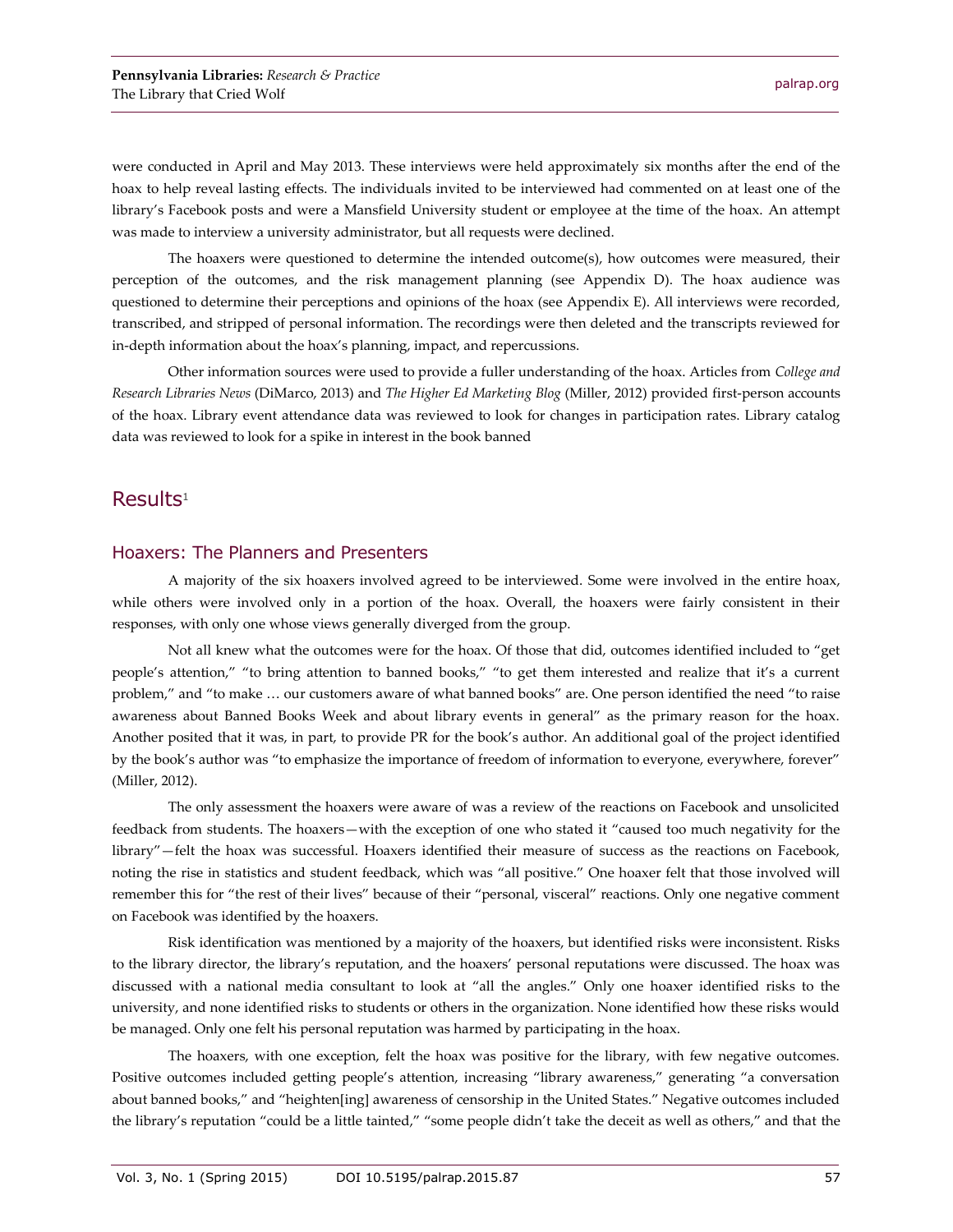hoax could not be repeated. Several identified no negative outcomes. The lone dissenting voice felt that the "negative" and "hurtful remarks" aimed at the library far outweighed any positive outcomes.

When asked what they would do differently, one wanted to know more of the entire plan. Several others felt more planning would have been helpful but noted the immediacy of the hoax made this impossible. There was a mixed response as to whether the hoax should have been longer or shorter.

From the interviews, it was apparent that several felt a great deal of personal pressure during the hoax. When current students, former students, and the media asked about the veracity of the banning, hoaxers either continued to validate the hoax, deferred questions, suggested that people monitor Facebook, and/or presented a limited truth. This stress is the reason that several hoaxers cited as to why the hoax ended when it did.

#### The Hoax Audience

The hoax audience included people within and outside of the library. Though the interviews were conducted at different times, the results are being grouped together, as there is no marked difference in their responses. This grouping will aid in preserving confidentiality. Of the 25 people contacted, a total of 13 were interviewed, including faculty, staff, and both traditionally aged and non-traditional undergraduates.

The hoax audience represented a wider range of responses than the hoaxers (Table 1). Eight felt the hoax was, overall, a positive experience, while one felt that it was entirely positive. Five felt it was overwhelmingly negative. Four were visibly upset about the hoax when being interviewed, some of them six months after the hoax ended.

| <i><u><b>Example 12</b></u></i>              |                |                 |               |
|----------------------------------------------|----------------|-----------------|---------------|
|                                              | Yes / Positive | <b>Not Sure</b> | No / Negative |
| <b>Overall Impression of Hoax</b>            | 8              | $\Omega$        | 5             |
| <b>Could Identify an Educational Purpose</b> | 5              | 3               | 5             |
| <b>Learned Something</b>                     | $\overline{4}$ | $\mathbf 0$     | 9             |
| <b>Identified Any Positive Outcomes</b>      | 9              | $\mathbf{1}$    | 3             |
| <b>Identified Any Negative Outcomes</b>      | 10             | $\Omega$        | 3             |
| <b>Felt Personal Reputation Was Harmed</b>   | 2              | $\Omega$        | 11            |
| <b>Felt Hoax Was Worth the Risk</b>          | 7              | 1               | 5             |
| <b>Felt Hoax Was Successful</b>              | 10             | $\Omega$        | 3             |
|                                              |                |                 |               |

#### Table 1 *Hoax Audience Responses*

When asked about the purpose of the hoax, respondents were divided between not knowing what the purpose was (5 responses) and identifying the purpose as banned book awareness (5 responses). Others felt that the purpose was publicity and marketing for the book's author, a "response to people not coming to an event" at the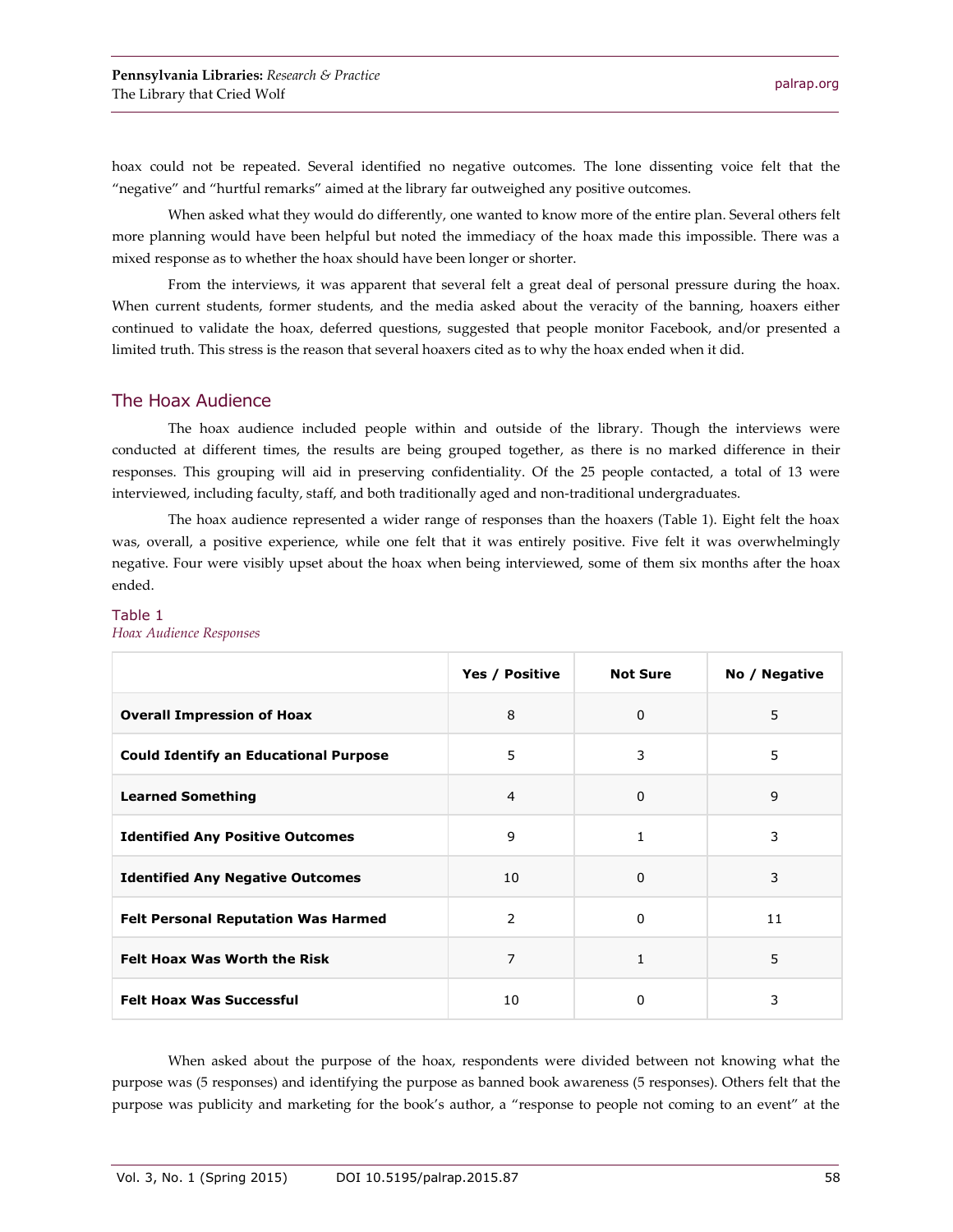library, "to see what the reaction of the student body would be to even a single book being banned," and "basically a practical joke that didn't have any purpose."

Most responded that they did not learn anything about banned books, some because they were already familiar with the concept of banned books and/or Banned Books Week. Only 4 respondents identified something they learned from the hoax, which included a personal evaluation of their stance on banned books, that no books should be banned in college, that other people think they have the right to decide what someone can read, and that "some people who might not necessarily want to read the book take exception to it being banned."

Unlike the hoaxers, the hoax audience was divided in their reactions to the hoax. Three felt there were no positive outcomes, while the majority felt that it did raise awareness about banned books or Banned Books Week to some degree. One person commented that it let people know that banned books are still an issue today. Two respondents mentioned that the topic of book banning was discussed in their homes, one among students in his department. Another commented that it could have been positive, but that lack of follow-through in providing more information or further campus discussion on banned books "wasted the opportunity."

With a similar split in responses, only 3 identified no negative outcomes. Negative outcomes identified included negative feelings about co-workers involved in the hoax; negative feelings toward the library and the hoaxers; that the library will not be believed in the future (the "whole 'cry wolf effect'"); that some people may still think the book is banned—which colors their perceptions about the library and the university—because they did not return to the library's Facebook page after the hoax; wasted time of those who sought out confirmation of the hoax; hurt feelings; and negative perceptions of the library. There were several in the hoax audience who identified others who were taking it too personally: one recognized that some might feel diminished, and another suggested they "suck it up and stop whining." Two stated that once the perception of the library has been tainted, the negative perception cannot be erased.

While the majority did not feel that their personal reputation was harmed by the hoax, 2 students did. One represented a student organization and was "put in charge of investigating" the banning. After speaking with some of the individuals involved in the hoax, he verified publicly that the banning was real and tried to "gather student attention" and "inform students of the situation." When the hoax was revealed, he was asked by students why he lied and wasted their time. He stated: "my credibility was somewhat hindered but not to a devastating point." The other student remarked that, as a student leader of several organizations at Mansfield, his reputation is tied to that of the university, and that if people associate book banning with his university it is "a problem for me."

The perception of the reputation or credibility of the library is more complex (Table 2). Seven respondents identified an overall increase in the library's reputation, 3 felt it stayed the same, and 3 felt that it decreased. Six individuals felt the library's credibility decreased initially and only recovered after the hoax was revealed. Statements provided in response to this question help illustrate the breadth of responses.

On the positive side, these included—

- "I'm glad to see the library raising awareness";
- the library deserves "respect for pull[ing] it off";
- "it was pretty brilliant";
- and "very forward thinking."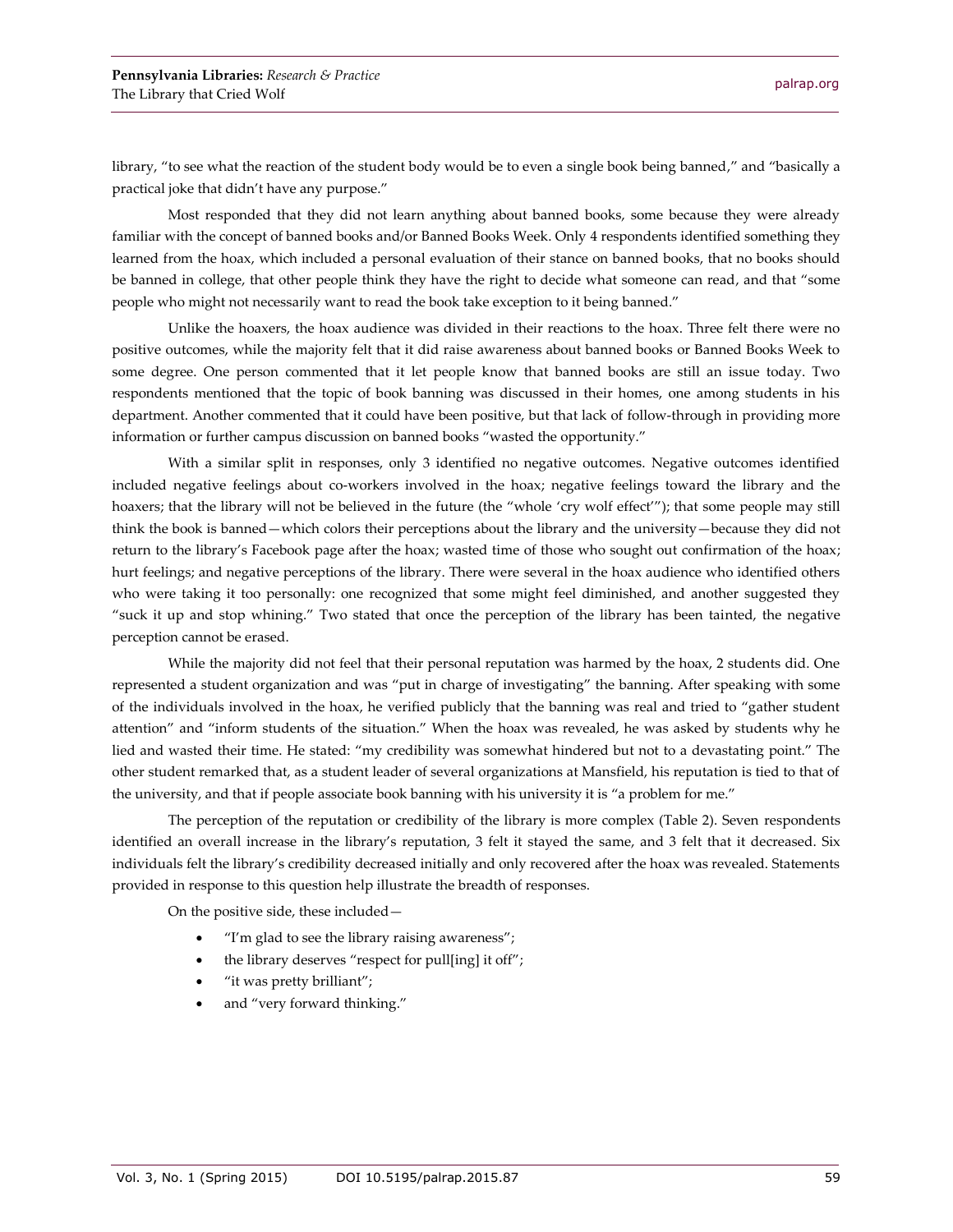On the negative side, one respondent stated,

There has to be a level of trust and we have to know that what I'm told by the library staff is accurate. So add to this the element of deception, I feel like that really takes away from the credibility of the library itself.

After learning about the ban, one respondent did his "duty to follow up on this, to find out if it was a rumor, and the sources, credible sources" said it was true, and this was backed by "knowingly and willfully" false documents. The respondent concluded: "I don't know how that would actually ever help the image of a library that is supposed to be about credible information." Finally, one stated that "it was my understanding that the staff weren't actually allowed to talk about it. So the staff were basically being directed to be deceptive, and I feel like that really hurts the credibility of the library."

Perceptions of the hoax's effect on the reputation or credibility of the university as a whole were less disparate. Eight respondents felt the university was not impacted by the hoax. Two identified an overall increase in the reputation or credibility of the university, while 3 indicated an overall decrease. Increases were attributed to the university opposing book banning and to supporting raising awareness of the impact of book banning. Decreases were attributed to the university allowing a hoax to happen (this was viewed by the respondent as negative), a "deceptive message" that was "interpreted as a lie" that came from the university, and that an uncontrollable social media medium was used for dissemination.

#### Table 2 *Hoax Audience Perceptions of Changes in Reputation*

|                                        | <b>Increased</b> | <b>Decreased</b><br>then<br><b>Increased</b> | <b>Decreased</b><br>then Stayed<br><b>Same</b> | <b>Stayed Same</b> | <b>Decreased</b> |
|----------------------------------------|------------------|----------------------------------------------|------------------------------------------------|--------------------|------------------|
| Library<br><b>Reputation</b>           | 3                | 4                                            |                                                |                    | 3                |
| <b>University</b><br><b>Reputation</b> |                  | 0                                            |                                                | 6                  |                  |

The hoax audience was more evenly split on the issue of whether the deception was worth the reward of banned book awareness. Seven felt it was worth the deception, 5 did not, and 1 said he was "not sure, probably." One felt the hoax "trivialized" banned books, while another felt that there was no measurable reward as he saw it, so of course it was not worth it. Two identified the amount of discussion it created as reasons the deception was worth it. Finally, one person who felt it was worth it and stated it was not "the most moral or politically correct way to increase awareness" noted that he saw value in the hoax because he "wouldn't have seen [the discussion of banned books] otherwise."

A majority felt the hoax was successful with only 3 saying it was not. One was pleasantly surprised at the number of people willing to speak up about the banning. Another stated,

I think any time we can bring anybody's attention to what really goes on with the quest for information and freedom to read what we want is a good thing. Even though it was a hoax and even though some people might look askance at that, I still think it's worth it.

Others identified the amount of discussion generated and the emotional connection to the topic made a difference. Another indicated that if even one person did any research about banned books, it was worth it.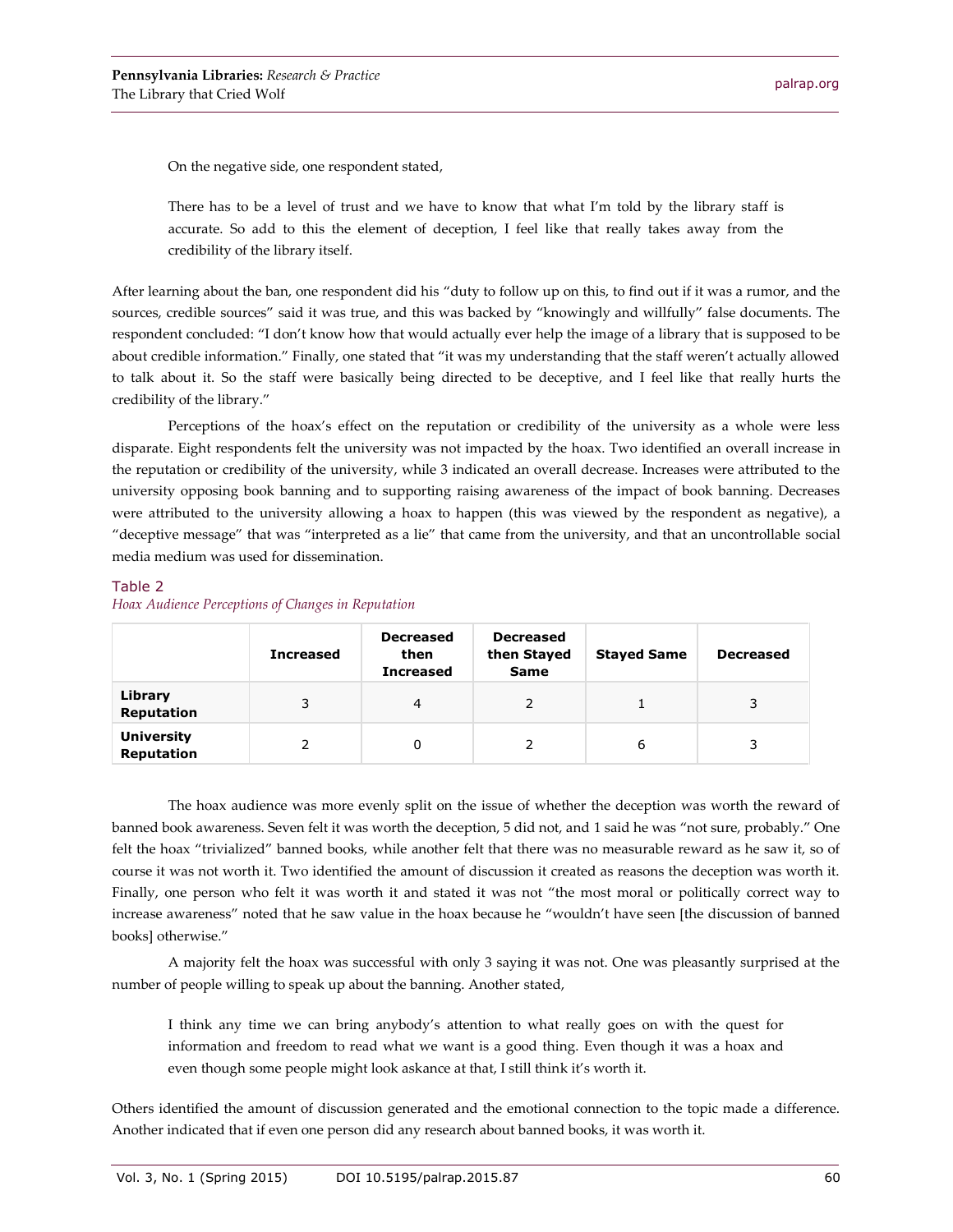Three people felt that more could have been done. They noted it was successful in getting people's attention, but it missed the opportunity to educate people about banned books, stating, "North Hall [library] really did what everyone aspires to do as a publicity person on campus, and that's to get EVERYONE'S attention." What upset him, however, was that after garnering that attention, "It wasn't really followed by much of an announcement or much follow-up."

Comments from the hoax audience about their feelings are wide ranging. Seven left the hoax with a positive feeling, even though some initially felt tricked. Comments included "a great effort," "loved it," "it was cool," and "glad to see it happen." Others reported feeling "empty" when the hoax was over, "angry," "livid," "fooled," and then "relieved," "irate," "discouraged," and "a little silly." Several felt good that they had correctly guessed it was a hoax. Two felt let down that more was not done when students were engaged and excited about the issue. One "felt completely duped, because I had done my business to check up with people" about the veracity of the banning. One identified a loss of trust and confidence in the administrative officials at the university. Two identified this research project as helping to relieve some of their negative feelings, knowing that there is follow-up and accountability for the project.

This group had several suggestions for doing things differently, should there ever be another hoax. One suggestion was that it should be discussed and agreed upon by the entire library staff, prior to the start of a hoax. Some suggested that the "long range effects on students" needed more consideration and that meaningful, measurable outcomes be included and evaluated at the end of the hoax. Several wanted the hoax to run longer, to see what further reactions could have been drawn from the students, even though extending the hoax "sounds really mean." One suggested that if it was intended to be fun, then they need to make sure *everyone* is having fun with it.

Three people identified the need for follow-up to educate students about banned books, claiming that the video was not sufficient. They recommended using attention-grabbing tactics, such as a hoax, to lead up to a discussion, event, actionable objective, or "anything that would provide a positive or progressive effort for the students." They felt the publicity generated by the hoax was an extremely successful way to engage students and teach them something but the educational piece was missing. Several ways to provide educational opportunities at the end of the hoax were suggested, including a campus discussion after the hoax and tying the banning to more subtle forms of censorship using historical examples.

Based on interviews alone, a majority of the hoax audience felt it was positive for the library and that it did help to raise awareness about banned books. Unlike the hoaxers, the hoax audience identified more negative outcomes and potential negative outcomes. But interviews do not tell the whole story.

#### Facebook

Facebook response was identified as a measure of success, so a look at Facebook data is in order. *Page likes,* when a Facebook user identifies a page as one they are interested in, can provide an indication of site interest. The month of the hoax, October 2012, received the largest number of page likes, 32. This is compared to an average of 7.6 page likes per month and to the second largest number of page likes in a month, 25, in September 2013 (see Figure 1).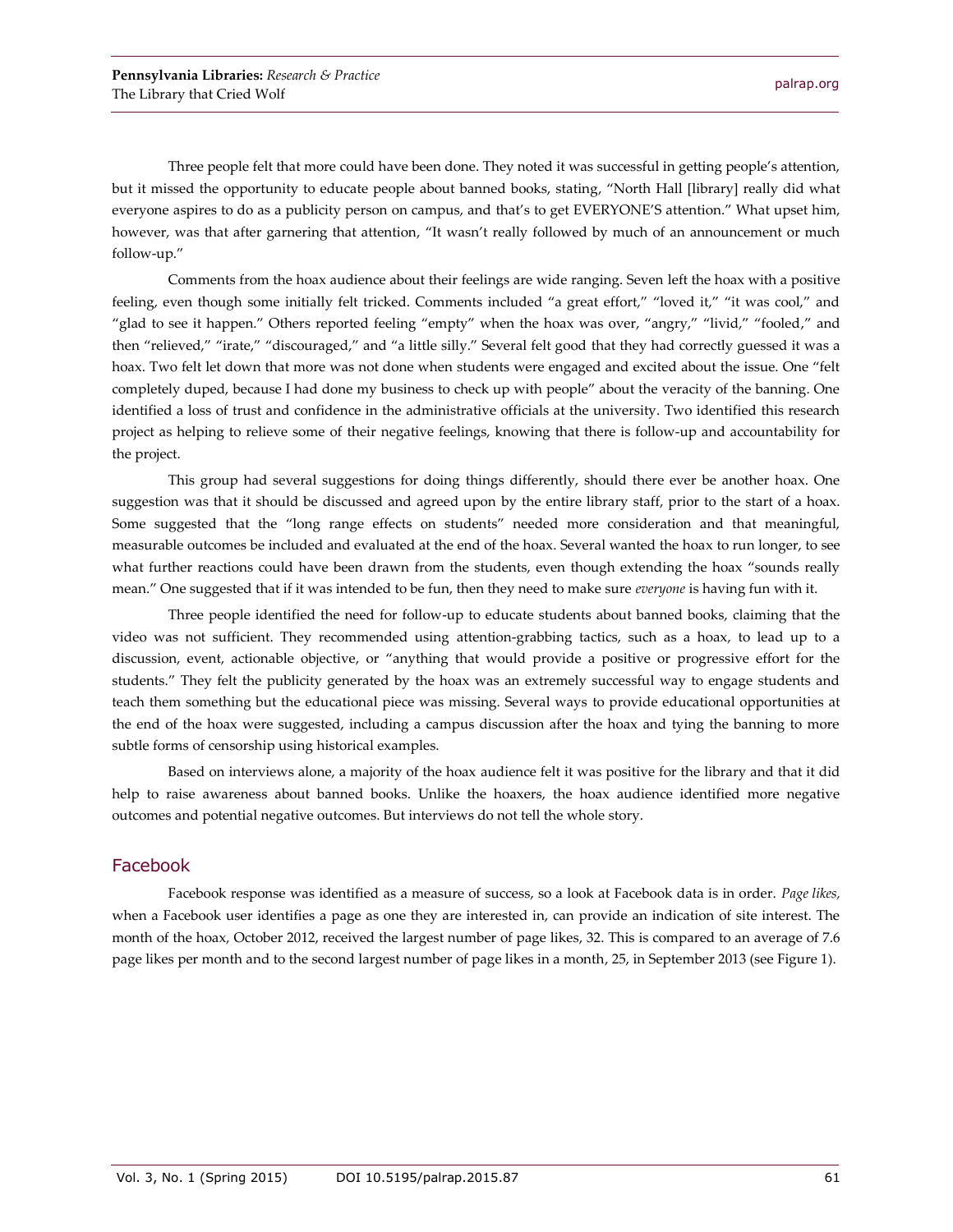

#### Figure 1 *The number of new Facebook page likes per month*

More telling is the response to the six posts made during Banned Books Week and the five posts made during the following week for the hoax. As evidenced in Table 3, a much larger number of people saw, commented on, and shared the two posts announcing the ban than any other Banned Books Week or hoax-reveal posts. The posts announcing the ban garnered 1,314 combined views and 38 combined shares, in comparison to the posts announcing the hoax, which received 626 views and 18 shares. If these numbers are indicators of how information about the hoax spread, less than half of those who learned of the banning via the library's Facebook page also saw the Facebook reveal.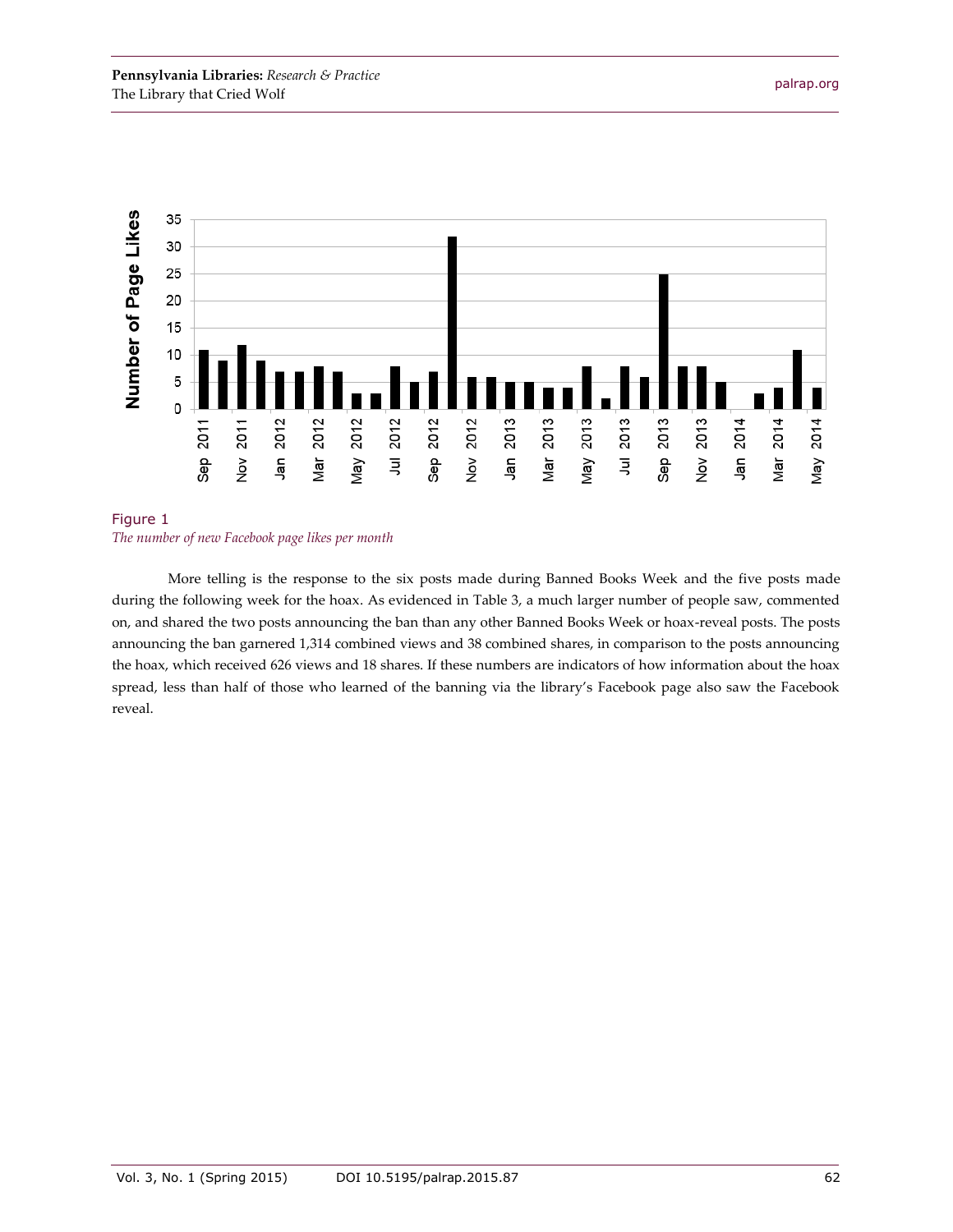#### Table 3

*Facebook Data for Banned Books Week and Hoax*

| Post                               | Date       | <b>Views</b> | <b>Likes</b>      | <b>Shares</b> | <b>Comments</b> |
|------------------------------------|------------|--------------|-------------------|---------------|-----------------|
| <b>Banned Books Week Post</b>      | 09/21/2012 | 220          | $12 \overline{ }$ | $\Omega$      | $7^a$           |
| <b>Banned Books Week Post</b>      | 09/24/2012 | 168          | $\mathbf{1}$      | $\Omega$      | $\Omega$        |
| <b>Banned Books Week Post</b>      | 09/24/2012 | 177          | 5                 | 1             | $\Omega$        |
| <b>Banned Books Week Post</b>      | 09/25/2012 | 185          | $\Omega$          | 0             | 4               |
| <b>Banned Books Week Post</b>      | 09/26/2012 | 199          | 3                 | $\mathbf{1}$  | 2               |
| <b>Banned Books Week Post</b>      | 09/27/2012 | 249          | 9                 | 0             | $\mathbf{1}$    |
| <b>Post Announcing Ban</b>         | 10/02/2012 | 435          | $\mathbf{1}$      | 11            | 25              |
| Letter Confirming Ban <sup>b</sup> | 10/03/2012 | 879          | $\mathbf{1}$      | 27            | 73 <sup>c</sup> |
| <b>Reveal Video</b>                | 10/04/2012 | 228          | 16                | 15            | 2               |
| <b>Reveal Letter</b>               | 10/04/2012 | 318          | 17                | 3             | $\overline{7}$  |
| <b>Second Video</b>                | 10/05/2012 | 80           | $\Omega$          | 0             | $\Omega$        |

<sup>a</sup>Two of the comments were left during hoax week.

<sup>b</sup>The letter confirming the ban is the 6th most viewed post and 8th most viral post on the library's Facebook page from account creation through May 30, 2014.

<sup>c</sup>One comment was removed by the poster after the hoax and is no longer available online.

While there was a spike during the hoax, there appears to have been a drop in Facebook *Reach,* the number of unique users who were presented with the post (Facebook, 2014), immediately following the reveal of the hoax. Looking at the monthly average Reach per post (Figure 2), October 2012, the month of the hoax, had an average Reach of 149 users per post, the highest Reach per month up to that point. Reach drops noticeably after October and continues to drop until rebounding in March 2013. Compared to other years, this drop in the winter months parallels 2013 and may be seasonal rather than hoax-related. Looking more closely at the month prior to and during the hoax, it is apparent that Reach dropped off immediately after the hoax is completed, compared to the weeks immediately preceding the hoax (Figure 3).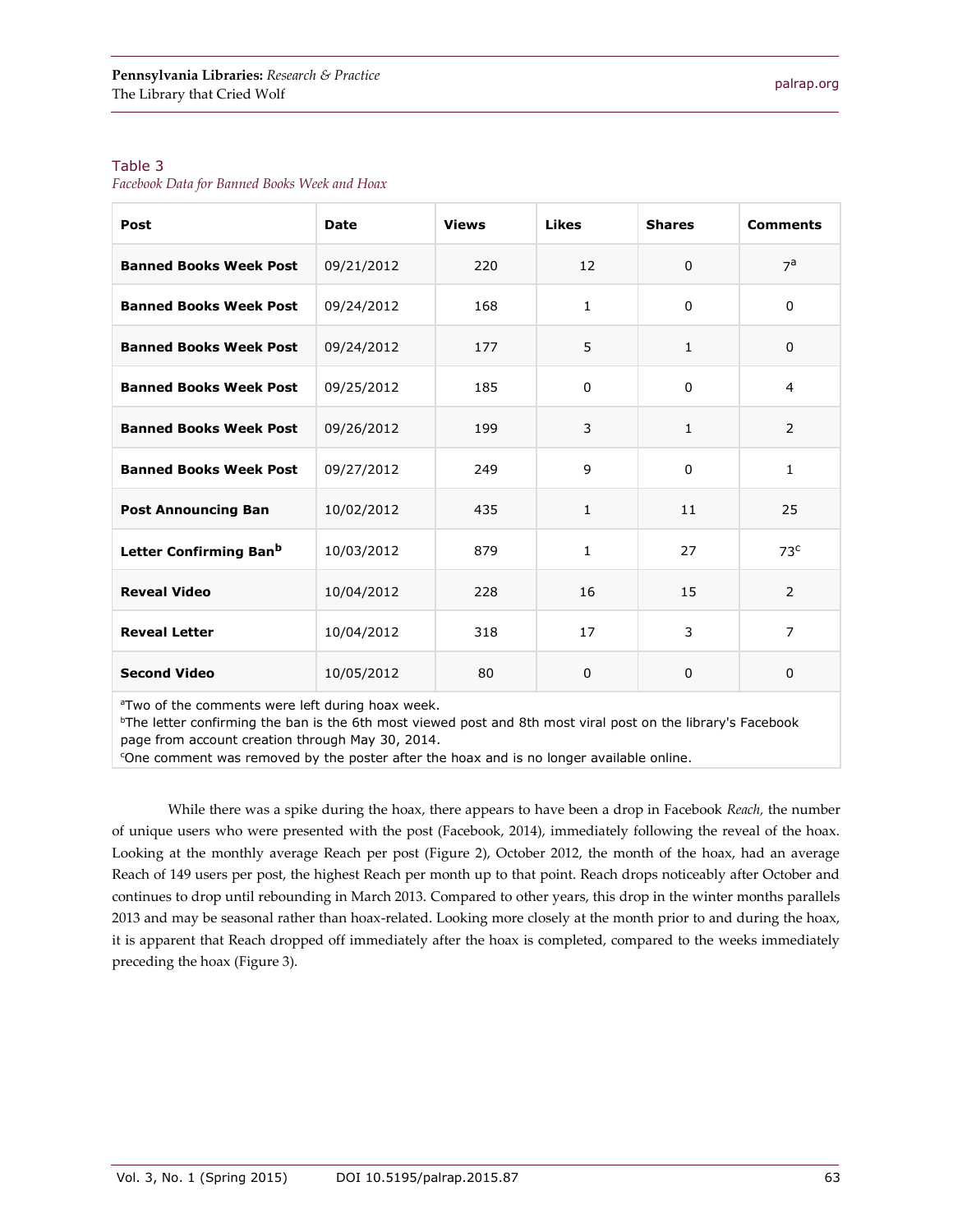

#### Figure 2

*Average Reach of Facebook posts by month.*

*Data Limitation: Reach for photo posts is not included in the data from Facebook until July 12, 2012. Photos were the library's most popular posts during that time period, and, therefore, average Reach for October 2011 through June 2012 in this data is lower than in actuality.*



#### Post Reach: September and October 2012

Figure 1

*Daily Facebook Reach for the months of Banned Books Week and the banned books hoax*

Beyond the numbers, the comments on the hoax-related posts were reviewed to explore the nature of the discourse on Facebook (see Appendix C for an explanation of comment categories and definition of *agreement rate).* The results (Table 4) show that 61 out of 107 comments (57%) were reactionary. Hoax questioning, with 19 comments (18%), was the next largest category.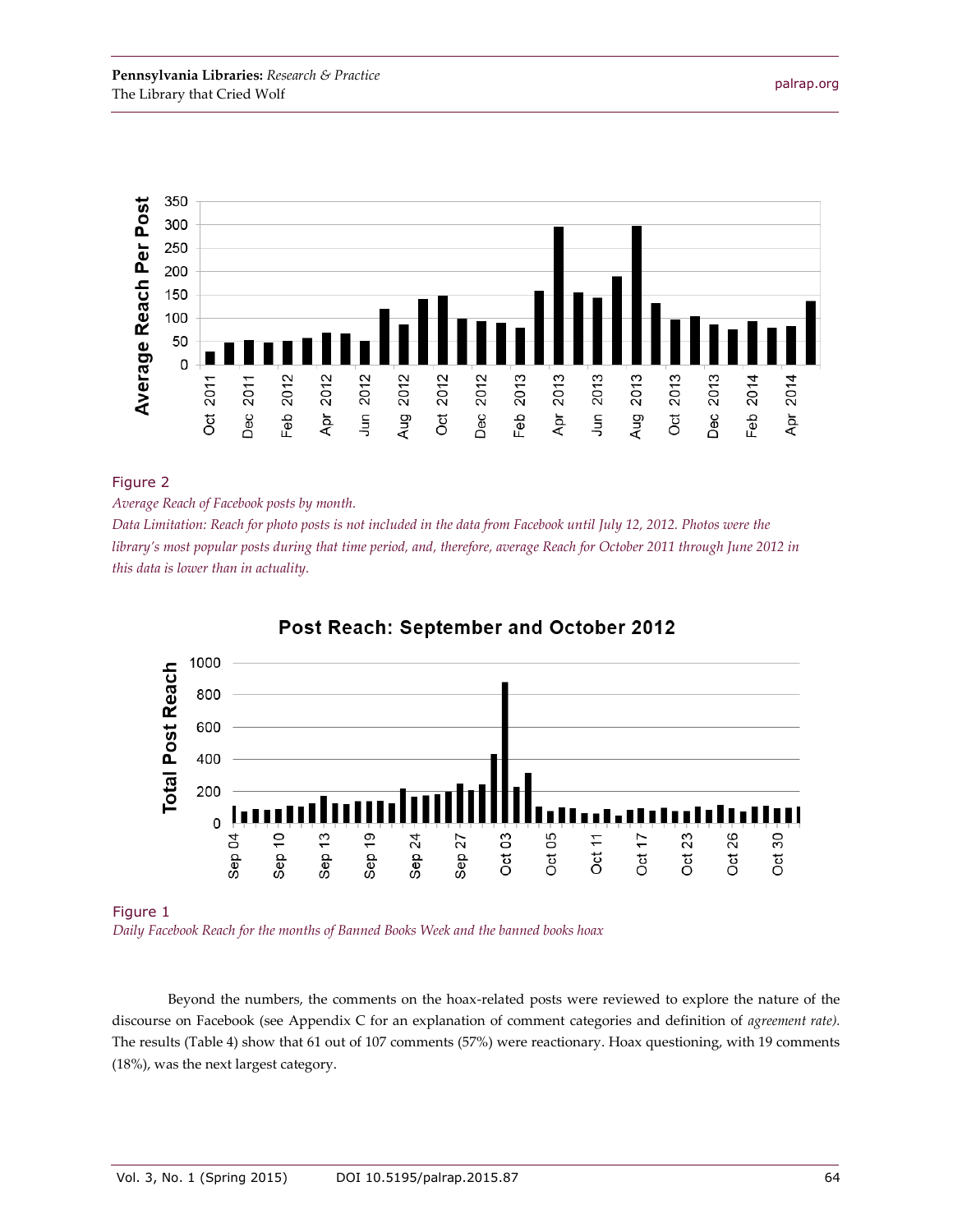*Categorization of Comments: Number of Comments*

|                                 | <b>Total Comments</b> | Reactionary       | Informative | Congratulatory | Questioning<br>Hoax | Joking      | Other       | Agreement<br>Rateb |
|---------------------------------|-----------------------|-------------------|-------------|----------------|---------------------|-------------|-------------|--------------------|
| Post<br><b>Announcing Ban</b>   | 25                    | 13.5 <sup>a</sup> | 5           | $\pmb{0}$      | 4.5                 | $\mathbf 0$ | 2           | 72%                |
| Letter<br><b>Confirming Ban</b> | 73                    | 47.5              | 5           | 1.5            | 12.5                | 4           | 2.5         | 90%                |
| <b>Reveal Video</b>             | $\overline{2}$        | $\pmb{0}$         | $\mathbf 0$ | 2              | $\pmb{0}$           | $\mathbf 0$ | $\mathbf 0$ | 100%               |
| <b>Reveal Letter</b>            | 7                     | $\pmb{0}$         | 1           | 3              | 2                   | 0           | 1           | 100%               |

<sup>a</sup> Two raters categorized comments independently. Results were averaged, allowing for fractional results. **b See Appendix C for explanation of Agreement Rate.** 

In a separate evaluation of the amount of discussion in the comments (Table 5), only 22.5 of the 107 comments (20%) were classified as discussion, indicating minimal discussion between commenters. The discussions included hoax questioning, expressing a desire to read the book, and supporting other commenters. Of these, 2 comments were questions posted to create discussion, neither of which received a response. Only 2 of the comments were from the library, and these came at the end of the hoax to reassert the banning was a hoax.

#### Table 5

*Library Participation and Amount of Discussion: Number of Comments <sup>a</sup>*

|                                                                                  | <b>Total Comments</b><br>for Post | <b>Comments by</b><br>Library | <b>Comments that</b><br>were Discussion | <b>Agreement Rate</b> |  |  |  |
|----------------------------------------------------------------------------------|-----------------------------------|-------------------------------|-----------------------------------------|-----------------------|--|--|--|
| Post announcing ban                                                              | 25                                | 0                             | 8                                       | 92%                   |  |  |  |
| Letter confirming ban                                                            | 73                                |                               | 12.5 <sup>b</sup>                       | 99%                   |  |  |  |
| <b>Reveal Video</b>                                                              | 2                                 | 0                             | $\Omega$                                | 100%                  |  |  |  |
| <b>Reveal Letter</b>                                                             | 7                                 |                               | 2                                       | 100%                  |  |  |  |
| <sup>a</sup> See Appendix C for an explanation of categories and Agreement Rate. |                                   |                               |                                         |                       |  |  |  |

**b Two raters categorized comments independently. Results were averaged, allowing for fractional results.**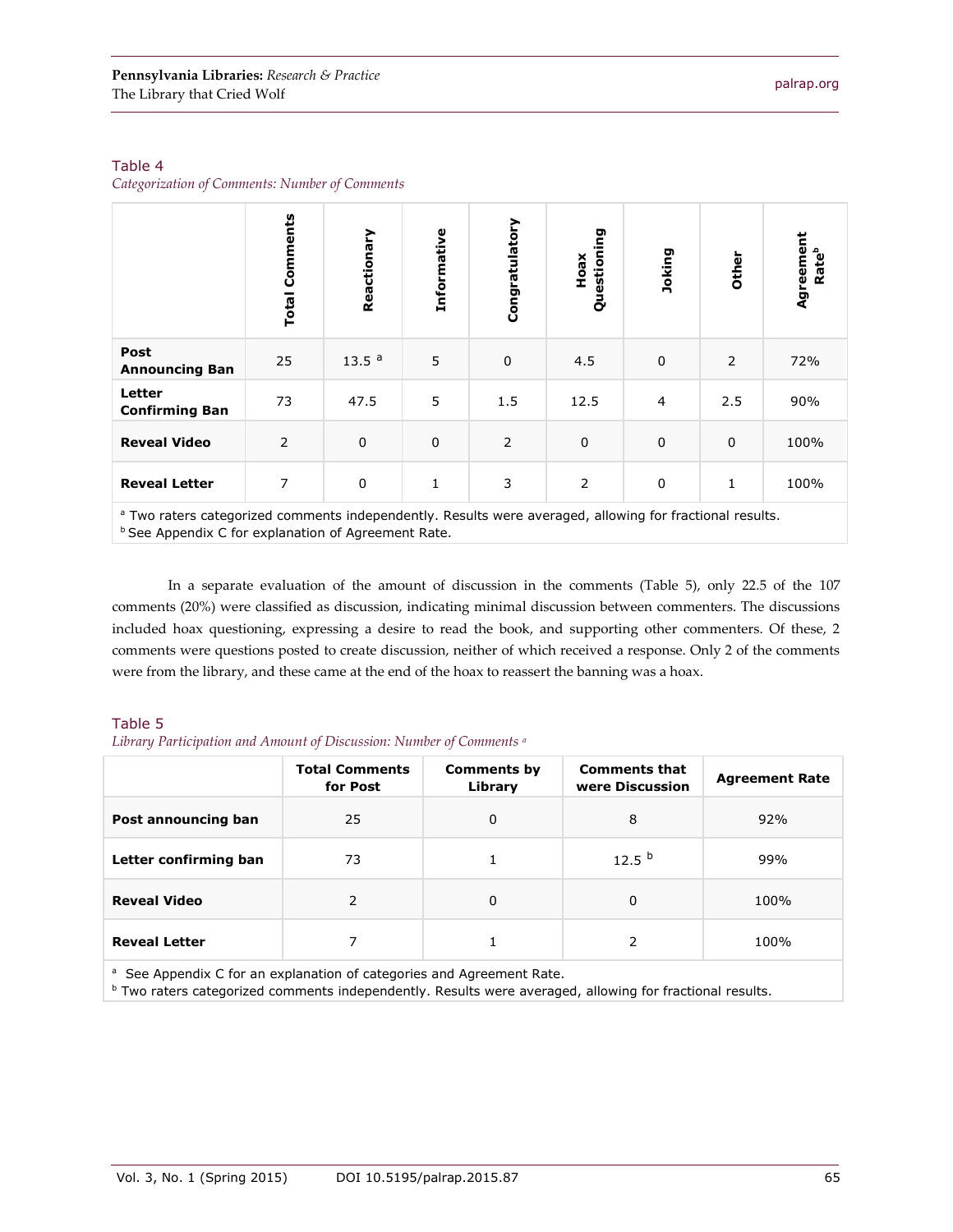#### Other Outcomes

As one goal of the hoax was "to raise awareness about Banned Book Week and about library events in general," a review of the event attendance is needed to evaluate the success of this goal. Attendance for Banned Books Week events rose from 10 to 100 between 2012 and 2013 but dropped for National Library Week events from 213 to 139 between 2013 and 2014 (Book & Sanko, 2014).

The book at the center of the hoax received some attention as a result of the event. According to the author, "There was a large spike in interest and a small spike in sales" (Miller, 2013). Library circulation records for the book showed no increased interest in the book after the hoax. It was borrowed twice in 2012 prior to the hoax, once immediately following the hoax, once in 2013 (via interlibrary loan), and once in 2014 (as of July 2014).

## Conclusions and Discussion

In view of the mixed results, it is difficult to determine whether or not the hoax was an effective way to celebrate and develop awareness for Banned Books Week. If the goal was merely to have people talk about banned books, both the interviews and Facebook data show that the goal was achieved. While the majority of the hoaxers felt it was an overwhelming success, their perspective is not validated by the interviews with the hoax audience, who painted a much more diverse picture of the outcomes. A vocal minority of this group was upset months after the hoax. They also repeatedly voiced concerns that others who did not learn of the hoax's reveal would view the library, and possibly the university, in a negative light. This concern is validated by the Facebook data, which shows the reveal reached less than half of those who saw the original ban. In contrast to the views espoused by the hoaxers, this hoax, according to the interviews of the hoax audience, was not entirely harmless. This disparity between the hoaxers' perceptions and the feedback from the hoax audience points to either a lack of reflection at the time of the interviews or an insufficient evaluation of the hoax by the hoaxers.

The hoax was clearly successful in emotionally engaging those it reached, an outcome that was recognized by many as being extremely difficult. However, the hoax did not harness or direct that engagement to educate students or to secure future library support. As noted by several members of the hoax audience, this was a key piece that was missing.

Most troubling are the interviews that reveal deterioration of interpersonal relationships and trust. The hoax audience articulated distrust with the hoaxers, with library staff and faculty, with co-workers, and the university's administration, not to mention potential damage to personal reputations. Also of serious concern is the possibility that there are people who still believe the library banned a book.

While there appears to be a drop in Facebook Reach immediately following the hoax, it is not clear this is a direct result. Facebook Reach did recover, and so no lasting harm is apparent. The comments reveal a great deal of outrage, which provides evidence of engagement and connection. However, there was little discussion and education in the comments and nothing substantive from the library. It cannot be concluded from the review of the comments that a meaningful discussion was started or an educational objective was attained as a result of the hoax.

While Banned Books Week event attendance increased, this may be due to different events offered each year, for example, banned book discussions versus a murder mystery. With no other assessment available to tie this attendance rise or the National Library Week decline to the hoax, no causal relationship between the hoax and library event attendance can be drawn.

Looking at the outcomes of the hoax reveals a complex picture that touches on issues of public relations, ethics, marketing, human resources, psychology, education, and assessment, to name a few. These results show that hoaxing may not be in the best interest of a library and should be done only after thorough investigation of all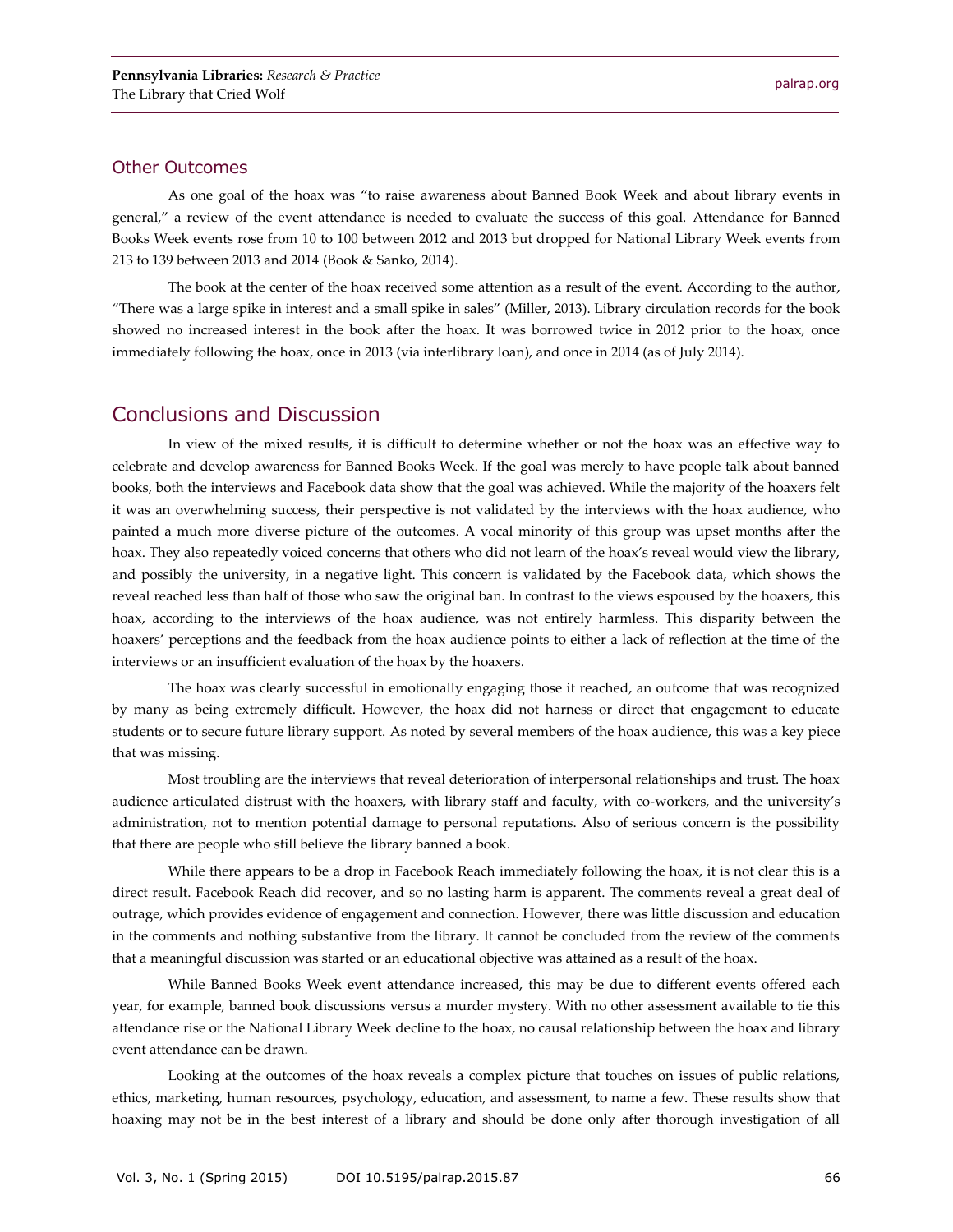potential negative outcomes. The results of the Mansfield hoax informed the following list of questions and concerns, which can be used for both investigating the appropriateness of a hoax and, should that strategy be chosen, implementing a hoax. While this is not intended to be a complete list, it is a starting point for learning from the outcomes of the Mansfield hoax.

#### When Considering a Hoax:

- Obtain permission from the head of the organization.
- Consult the Institutional Review Board (IRB) if at an academic institution.
- Consider using the media's strategy for maintaining credibility while hoaxing by beginning on April 1, using over-the-top exaggeration, and/or immediate debunking.
- Develop a risk management plan including a complete risk assessment.

#### Risk Assessment, Possible Questions:

- Will anyone be hurt by the hoax? Define "hurt." How will those hurt be identified and restitution made?
- What are the implications of lying to customers, co-workers, and the media? Will it jeopardize institutional and personal reputations? What are the repercussions and remedies for harming the reputations of others who did not choose the risk?
- How does this align with professional codes of ethics? What are the repercussions of violating such codes?
- Does the organization have policies prohibiting making false statements? Who would provide approval for a policy exemption? What are the possible repercussions of violating the policy?
- Is it acceptable to ask or require others in the organization to maintain the deception? Does this extend beyond work hours? What will happen if not everyone agrees to support the hoax?

#### Before the Hoax:

- Identify clear, measurable goals and an assessment tool.
- Develop a goal beyond awareness, such as to raise awareness without compromising the relationship with customers; to educate; or to engage others in meaningful discussion.
- Notify all employees in the organization of the hoax.
- Plan the entire PR cycle.
- Involve classroom faculty so they can engage students in a meaningful way about the issue through class discussions. They can lead serious conversations with their students about what happened, why it happened, what the point was, why they reacted the way they did, and what this reveals about individuals and society. These are the kind of meaningful discussions academic institutions should be fostering: getting people to think carefully, think about the complexities, multiple viewpoints, and longrange views.

#### During the Hoax:

- Respond to all questions promptly.
- Participate in the social media discussion in a meaningful way. A library may choose to defend its stance and thus continue the hoax. Alternately, the library may choose to encourage debate by allowing library employees to represent alternate viewpoints.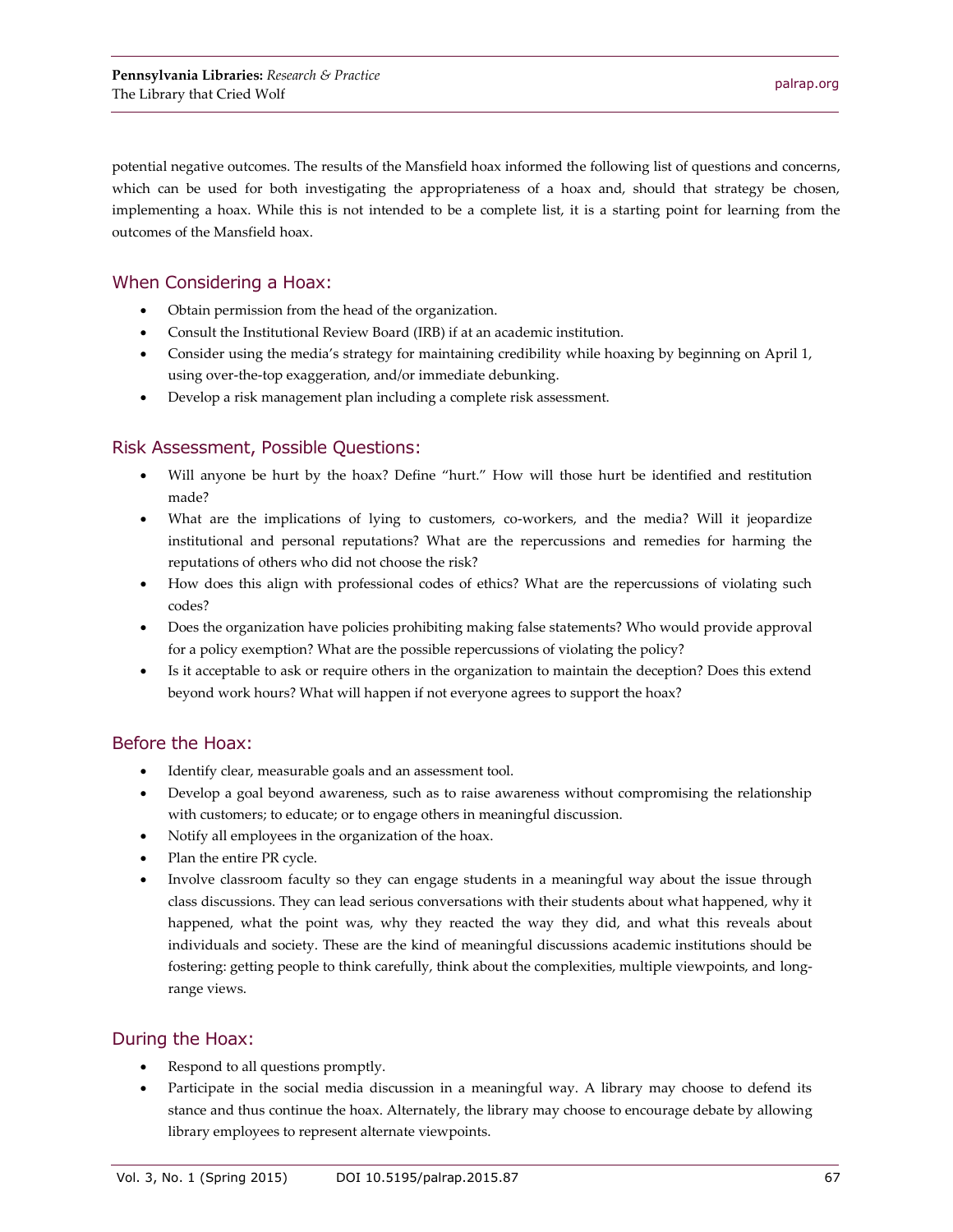- Encourage the audience to think more deeply than just getting mad.
- Avoid lying directly to individuals, including lying by omission.

#### The Reveal:

- Prominently display the reveal on the organization's homepage and via all social media outlets used by the organization.
- Place the reveal moment early in the reveal piece and repeat it at the end. This will inform people who do not continue watching or reading after the first few seconds/sentences and those who miss the initial reveal.
- Comment on each Facebook post stating it was a hoax and update the post itself, identifying it as a completed hoax. This notifies other commenters of the reveal and will aid latecomers in identifying the hoax as such.
- Provide more PR for the reveal than for the hoax.

#### After the Hoax:

- Include an educational component and/or a call to action at the end of the hoax.
- Channel the energy and enthusiasm created by providing a way for people to become more involved with the topic or organization.
- Continue to monitor social media and respond to posts as needed.
- Debrief hoaxers and library employees. A trained counselor may be beneficial due to high stress levels, strong emotions, and blame assigning.
- Complete the assessment and address any problems promptly.
- Share the organization's story by offering information on successes, failures, and suggestions for improvement.

## **Notes**

<sup>1</sup> In an effort to preserve confidentiality of interviewees, some information about participation rates has been generalized. To further protect confidentiality, male pronouns will be used for all interviewees. Unless otherwise cited, all quotes in the results are attributable to interviewees.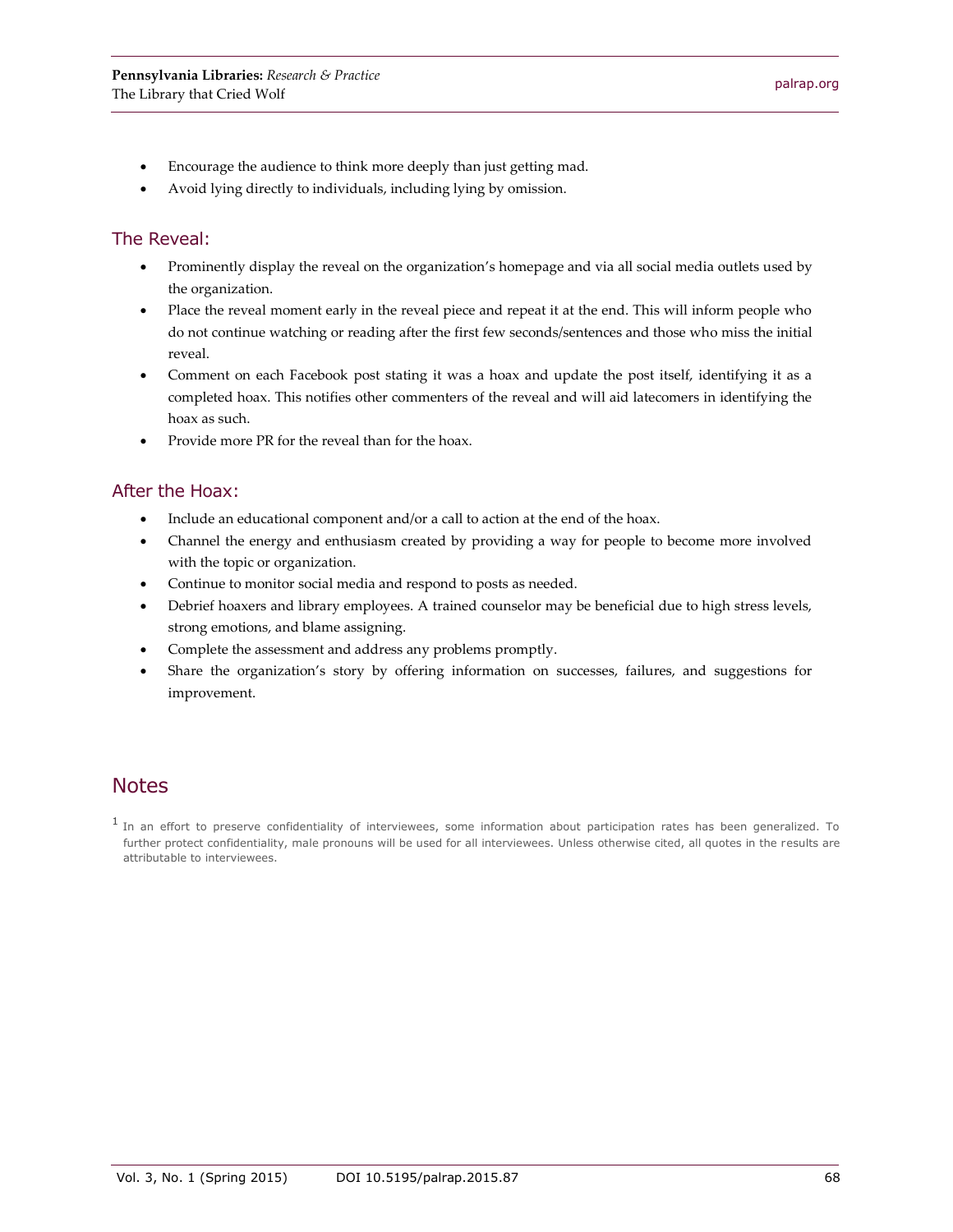#### References

Book, N., & Sanko, A. (2014, June 17). *Programming: Stats*. Retrieved from<http://lib.mansfield.edu/programming/progstats>

- DiMarco, S. (2013). Why I banned a book: How censorship can impact a learning community. *College & Research Libraries News*, *74*(7), 368-369. Retrieved from<http://crln.acrl.org/content/74/7/368.full>
- Doctorow, C. (2012, June 16). *Award-winning book-burning hoax saves Troy, MI libraries.* Retrieved from <http://boingboing.net/2012/06/16/award-winning-book-burning-hoa.html>
- Facebook. (2014). *What's the difference between impressions and reach?* Retrieved from <https://www.facebook.com/help/274400362581037>
- Fedler, F. (1989). *Media hoaxes*. Ames, IA: Iowa State University Press.
- Gordon-Murnane, L. (2012). The intentional misleading of the American public: Political misinformation. In A. P. Mintz (Ed.), *Web of deceit: Misinformation and manipulation in the age of social media* (pp. 107-132). Medford, NJ: CyberAge Books.
- Hasher, L., Goldstein, D., & Toppino, T. (1977). Frequency and the conference of referential validity. *Journal of Verbal Learning and Verbal Behavior, 16*(1), 107-112.
- Hoax. Def a. (2014) In *OED Online*. Retrieved from [http://www.oed.com](http://www.oed.com/)
- Howard, J. (2008, December 19). Teaching by lying: Professor unveils "Last Pirate" hoax. *Chronicle of Higher Education*. Retrieved from<http://chronicle.com/article/Teaching-by-Lying-Professor/114883/>
- Kassler, H. (2002). It's a dangerous world out there: Misinformation in the corporate universe. In A. P. Mintz (Ed.), *Web of deception: Misinformation on the Internet* (pp. 51-74). Medford, NJ: CyberAge Books.
- Kittle, D. R. (2012, March 4). A lesson in herd mentality. *Chronicle of Higher Education*. Retrieved from <http://chronicle.com/article/A-Lesson-in-Herd-Mentality-/130968/>
- Mansfield University Library and Information Resources Division. (2011). *Annual report for fiscal year July 2009–June 2010*. Mansfield, PA: Author.
- Mansfield University Library and Information Resources Division. (2014). *Annual report for fiscal year July 2012–June 2013*. Mansfield, PA: Author.
- Miller, D. (2012, October 5). Why my book was banned [Web log post]. Retrieved from <http://higheredmarketingblog.wordpress.com/2012/10/05/why-my-book-was-banned/>
- Miller, D. (2013, July 17). Re: Why I banned a book. [Web log comment]. Retrieved fro[m http://www.huffingtonpost.com/scott](http://www.huffingtonpost.com/scott-dimarco/why-i-banned-a-book_b_3625107.html)[dimarco/why-i-banned-a-book\\_b\\_3625107.html](http://www.huffingtonpost.com/scott-dimarco/why-i-banned-a-book_b_3625107.html)
- Oder, N., Blumenstein, L., Fialkoff, F., Hadro, J., & Lau-Whelan, D. (2009). Hoax article sparks OA controversy. *Library Journal*, *134*(12), 14.
- Orsini, L. R. (2012, June 19). Fake campaigns shock users into action—but at what cost? *Daily Dot.* Retrieved from <http://www.dailydot.com/society/fake-campaign-shell-greenpeace-reaction/>
- Przybycien, J. (2012, October 10). MU library bans its first book? *The Wellsboro Gazette*, p. Marketplace 1.
- Public Relations Society of America. (2014). *Public Relations Society of America (PRSA) Member Code of Ethics.* Retrieved from <http://www.prsa.org/aboutprsa/ethics/codeenglish/>
- St. Lifer, E., & Rogers, M. (1994). Texas lib. trashed in trea\$ure hunt. *Library Journal*, *119*(8), 18.
- Silverberg, R. (1965). *Scientists and scoundrels: A book of hoaxes.* New York, NY: Crowell.
- Slack, J., & Semati, M. (1997). Intellectual and political hygiene: The "Sokal Affair." *Critical Studies in Mass Communication*, *14*(3), 201-227.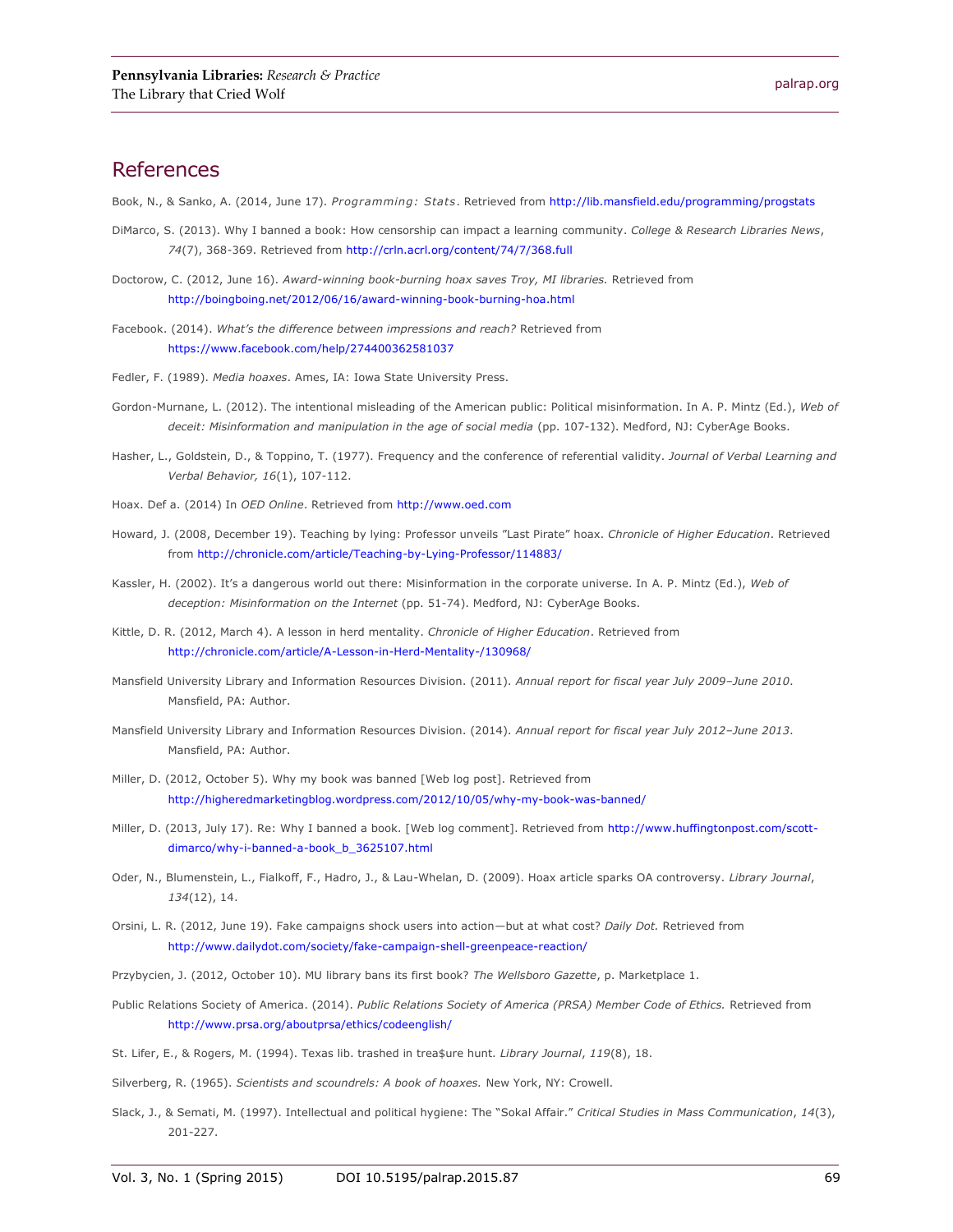Smith, M. (2009). Arbiters of truth at play: Media April Fools' Day hoaxes. *Folklore*, *120*(3), 274-290. doi[:10.1080/00155870903219714](http://dx.doi.org/10.1080/00155870903219714)

Vohs, K. D., Baumeister, R. F., & Chin, J. (2007). Feeling duped: Emotional, motivational, and cognitive aspects of being exploited by others. *Review of General Psychology, 11*(2), 127-141. doi[:10.1037/1089-2680.11.2.127](http://dx.doi.org/10.1037/1089-2680.11.2.127)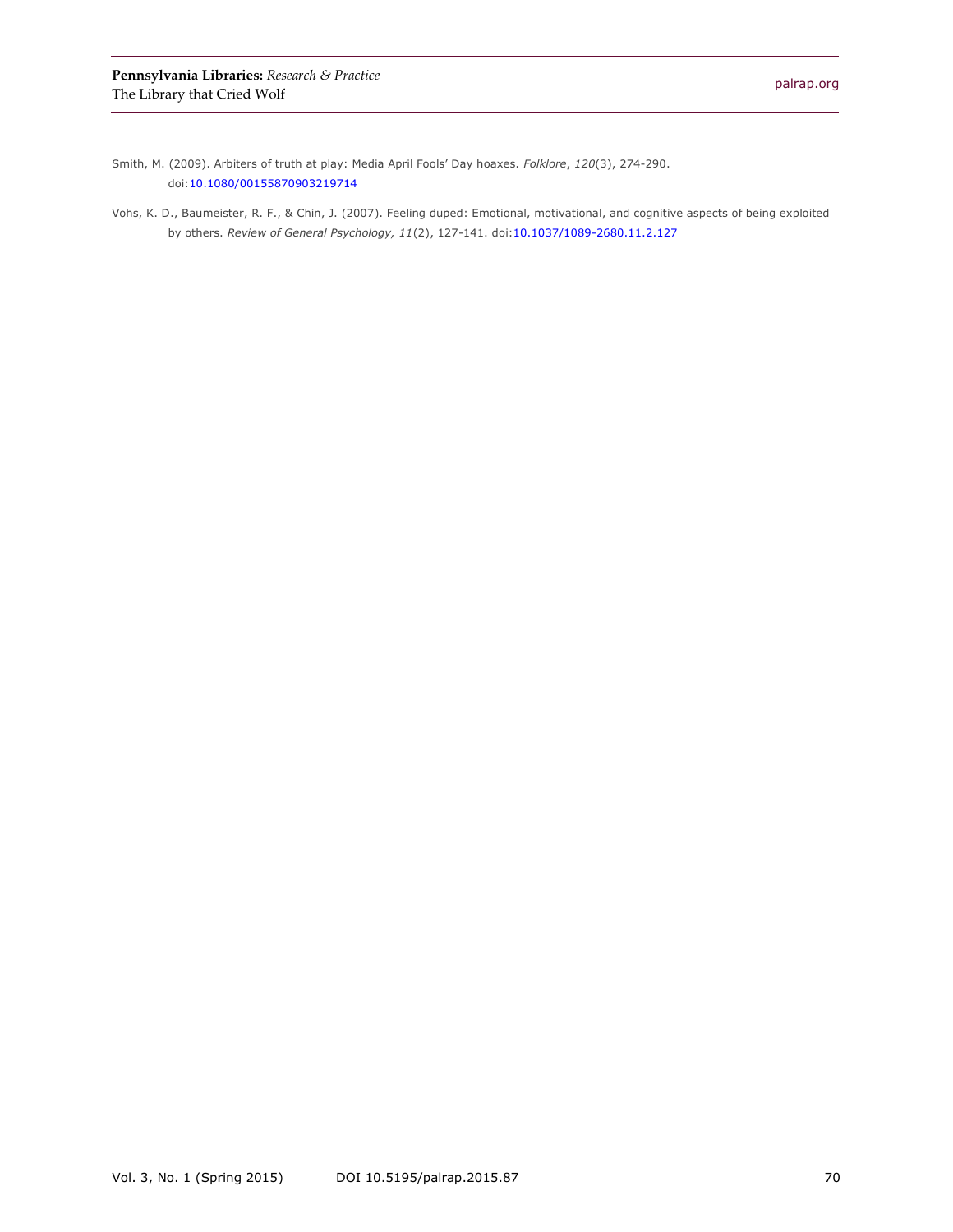Mansfield, PA 16933

Office of the Library and

E-mail: sdimarco@mansfield.edu

**Information Resources** Ph: (570) 662-4689<br>Fax: (570) 662-4993

## Appendix A

#### Letter Revealing Hoax

October 4, 2012

To Whom It May Concern:

This past week has been a wonderful opportunity to showcase the arbitrary and damaging effects of censorship and "banning books." As many of you have already figured out, our banning of Dennis Miller's One Woman's Vengeance, was simply the tool that caused this conversation to become personal. It is easy to talk about censorship in the abstract, but when it directly impacts our community, it takes on a much different meaning entirely. The North Hall Library has never and will never ban any item - it simply is against all we stand for. We have regular complaints on certain books, but we have not and will not abuse our position of trust to make decisions on the appropriateness of an item in our collection to not be circulated due to complaints.

I am a grateful to several people here in the Library and in the University that had the courage to participate in this lesson, and to those who reacted in a positive and respectful manner rather than just complain and do nothing.

I am happy to address any questions on this matter.

Sincerely,

D. Murco

Scott R. DiMarco

Director of Library and Information Resources

Mansfield University of Pennsylvania

Mansfield University is a member of the Pennsylvania State System of Higher Education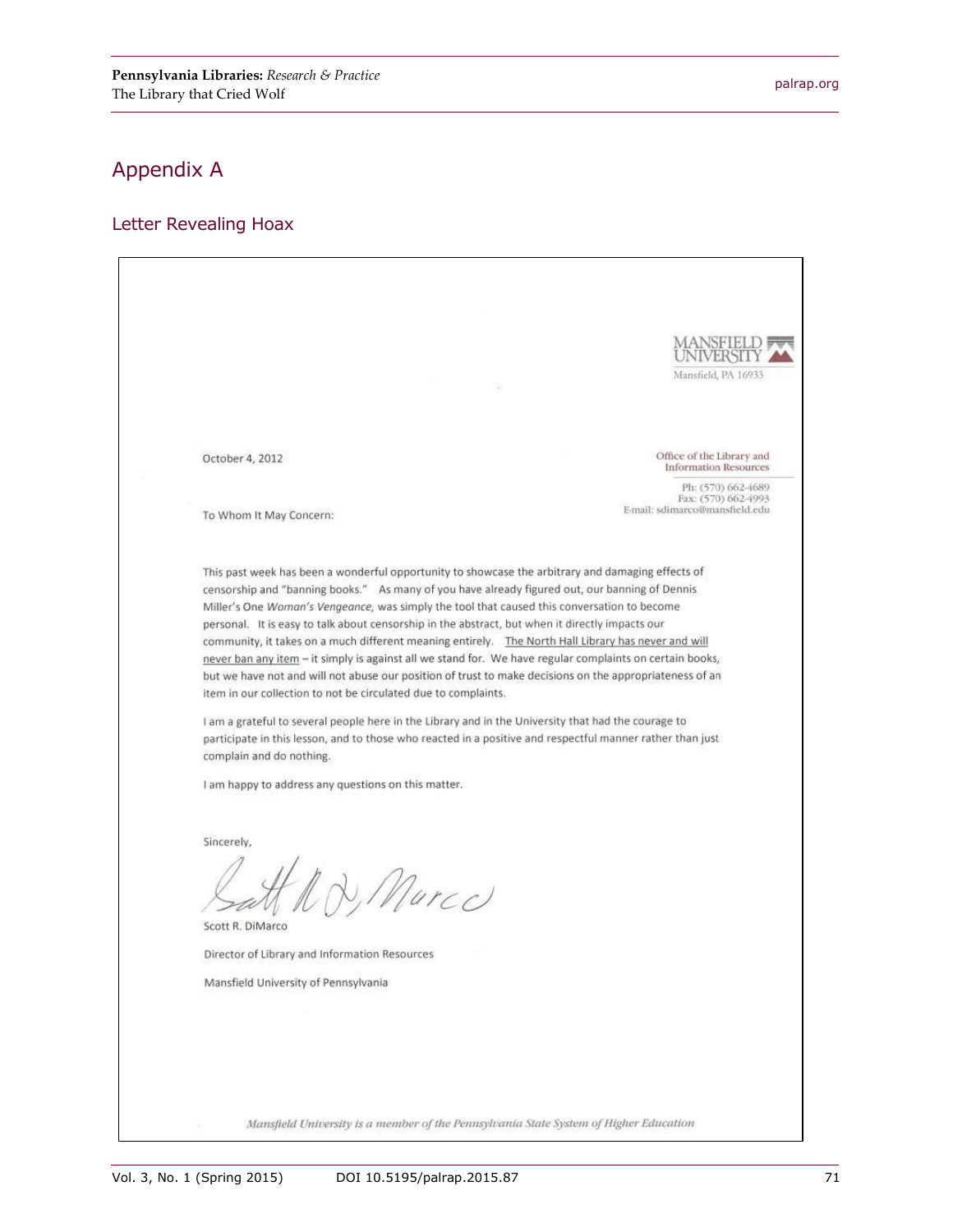## Appendix B

#### Letter Announcing Ban

Mansfield, PA 16933 October 2, 2012 ñ To whom it may concern: Based on a complaint from a concerned parent, One Woman's Vengeance by Dennis Miller has been removed from the North Hall Library collection. An unbiased committee was formed to review the novel and found it to be inappropriate due to extreme violence and sexual content. Sincerely, ). Maje  $\circ$ Scott R. DiMarco Director of Library and Information Resources Mansfield University of Pennsylvania Mansfield University is a member of the Pennsylvania State System of Higher Education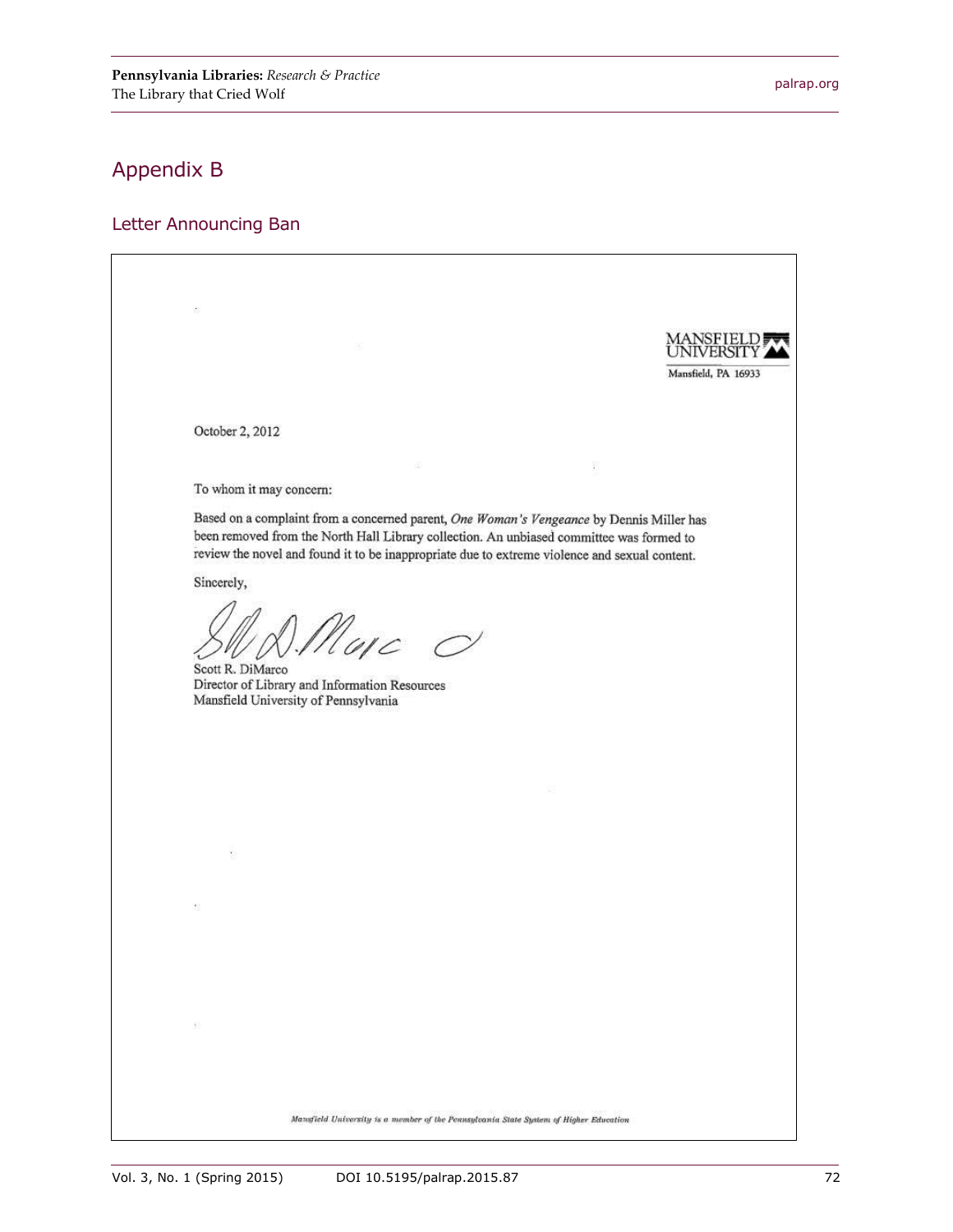## Appendix C

### Facebook Categorization Descriptions

Comments were categorized using the following definitions:

- Reactionary Comments: Comments that singularly present an emotional reaction, a gnashing of teeth, or sarcasm.
- Informative Comments: Information about the book or banned books in general.
- Congratulatory Comments: Praise for a hoax well done.
- Hoax Questioning: Comments that posed the idea that this was a hoax, talked about checking sources, or indicated that it was not a hoax.
- **Joking:** Humorous posts including "What's wrong with band books?"
- Other: Posts that fell into none of the previous categories, for example, a comment from someone unable to read the letter.

Comments were additionally identified if they were

- By the Library: Comments the North Hall Library contributed to the discussion.
- $\bullet$  Discussion: Comments that were in direct response to another post or were questions posted to start discussion.

The Agreement Rate indicates the percentage of comments that both researchers categorized the same. Each author independently categorized the comments, and these categorizations did not always agree. The Agreement Rate shows the percentage of categorizations that were the same. A higher number means greater agreement, with 100% meaning that both authors categorized all comments identically.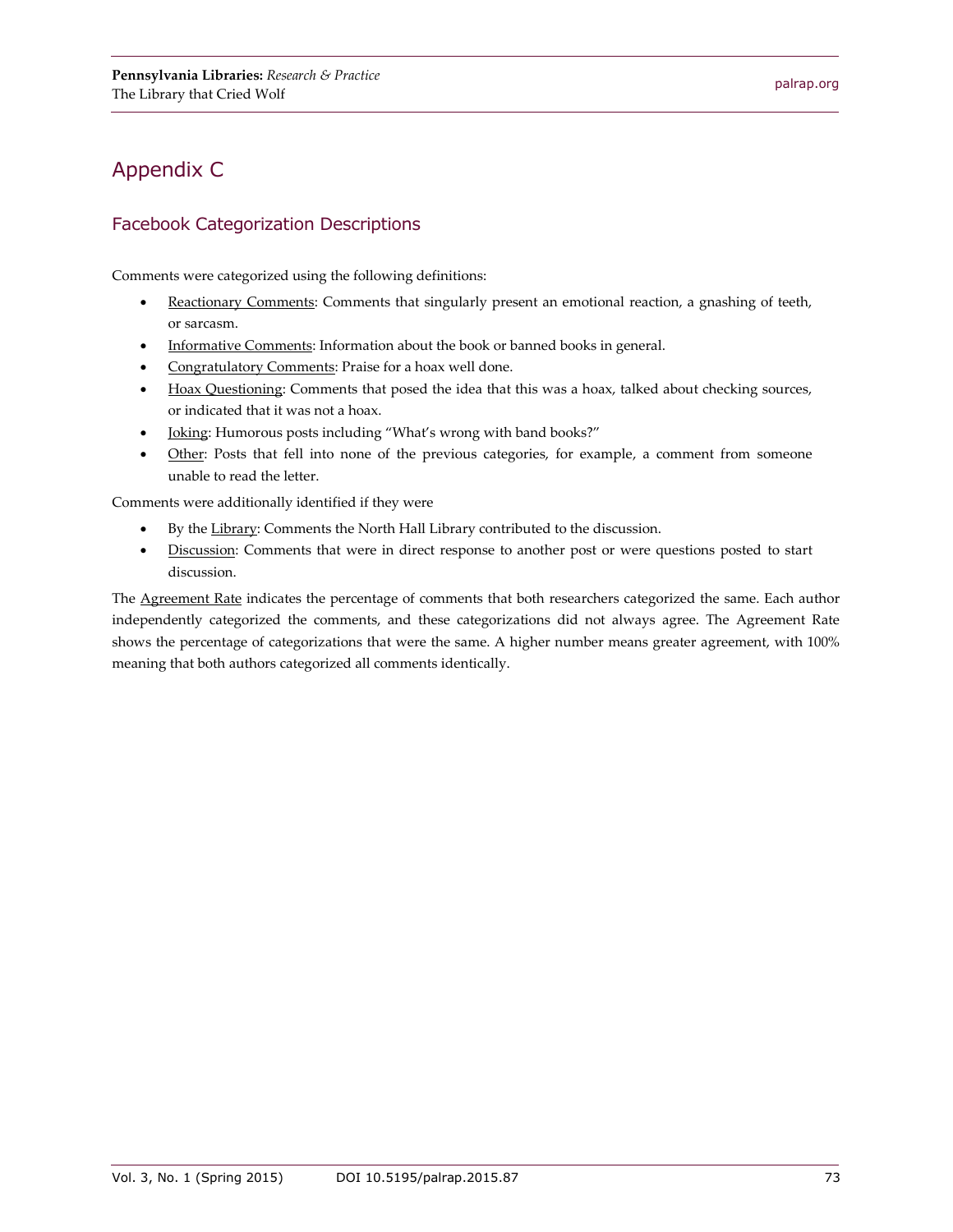## Appendix D

#### Interview Questions for the Hoaxers

- What was the goal of the banned books exercise?
- Would you consider it a success?
- How was success determined?
- From your perspective, how did the exercise play out?
- What was the exit strategy?
- Were possible risks to the library discussed? If so, what risks were identified and how were the risks managed?
- Were possible risks to the university discussed? If so, what risks were identified and how were the risks managed?
- Were possible risks of deceiving students discussed? If so, what risks were identified and how were the risks managed?
- Do you feel you or your reputation were harmed in any way by the exercise?
- What do you see as the positive outcomes from this hoax?
- What do you see as the negative outcomes from this hoax?
- Would you have a hoax again?
- What would you have done differently?
- Any further comments on the hoax?